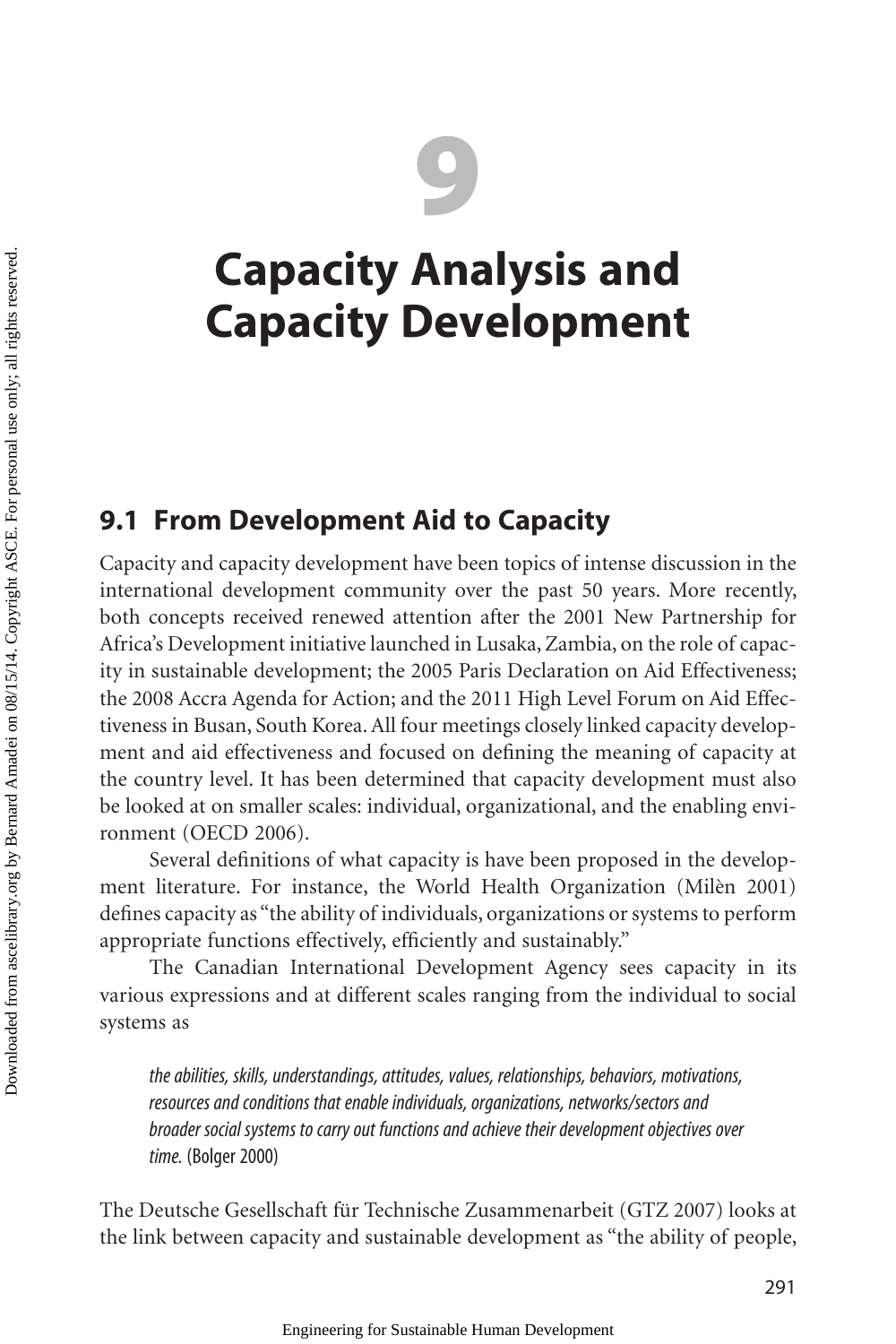organizations and societies to manage their own sustainable development processes."

A common element that emerges in all three definitions is that capacity is synonymous with *ability*, i.e., ability of stakeholders to achieve certain development goals and satisfy their needs. Further distinction can be made between the ability of a community to cope with various situations (*inherent capacity*) and that to adapt to new needs, challenges, changes, and opportunities (*adaptive capacity*). It is generally agreed that

- Capacity is critical to the success of human development.
- All communities have various forms of capacity that can and should be built upon.
- Capacity is acquired and built over time.
- Capacity is a strong attribute of resilient communities.
- Capacity can be assessed (qualitatively or quantitatively) using performance indicators where the performance can take multiple forms, such as "decision making, leadership, service delivery, financial management, ability to learn and adapt, pride and innovation, organizational integrity and many others" (Morgan 1998).

The other related concept that has received much interest in the field of human development is how to acquire capacity through *capacity development*. Since the 1990s, development agencies have emphasized that their main focus is no longer on development aid, technical assistance, or technical cooperation, but rather on community capacity building and capacity development. That evolution is best illustrated in Table 2-4, which shows the evolution of the UNDP approach to capacity development (UNDP 2009). In that approach, the focus of capacity development is described as "empowering and strengthening endogenous capabilities" through transformation rather than "lending and granting money to developing countries." Since the 1990s, a lot of discussion has taken place in development agencies on how to conduct capacity development so that it results in a "sustainable and authentic" process of change and transformation leading to increased individual, community, organizational, and societal capabilities that last. In this chapter, capacity building and capacity development are used together. This is not always the case in the literature, however. For instance, the UNDP makes a clear distinction between capacity building and development (UNDP 2008). This chapter looks at both in an interchangeable way.

Capacity building and capacity development can mean different things to different people and development agencies. There are still discussions about how to define capacity development, what modes of delivery exist, and how to demonstrate and verify the results of capacity development. Of all the definitions proposed in the literature, four of them have been retained. The first definition is one proposed by the World Federation of Engineering Organizations, where capacity building is referred to as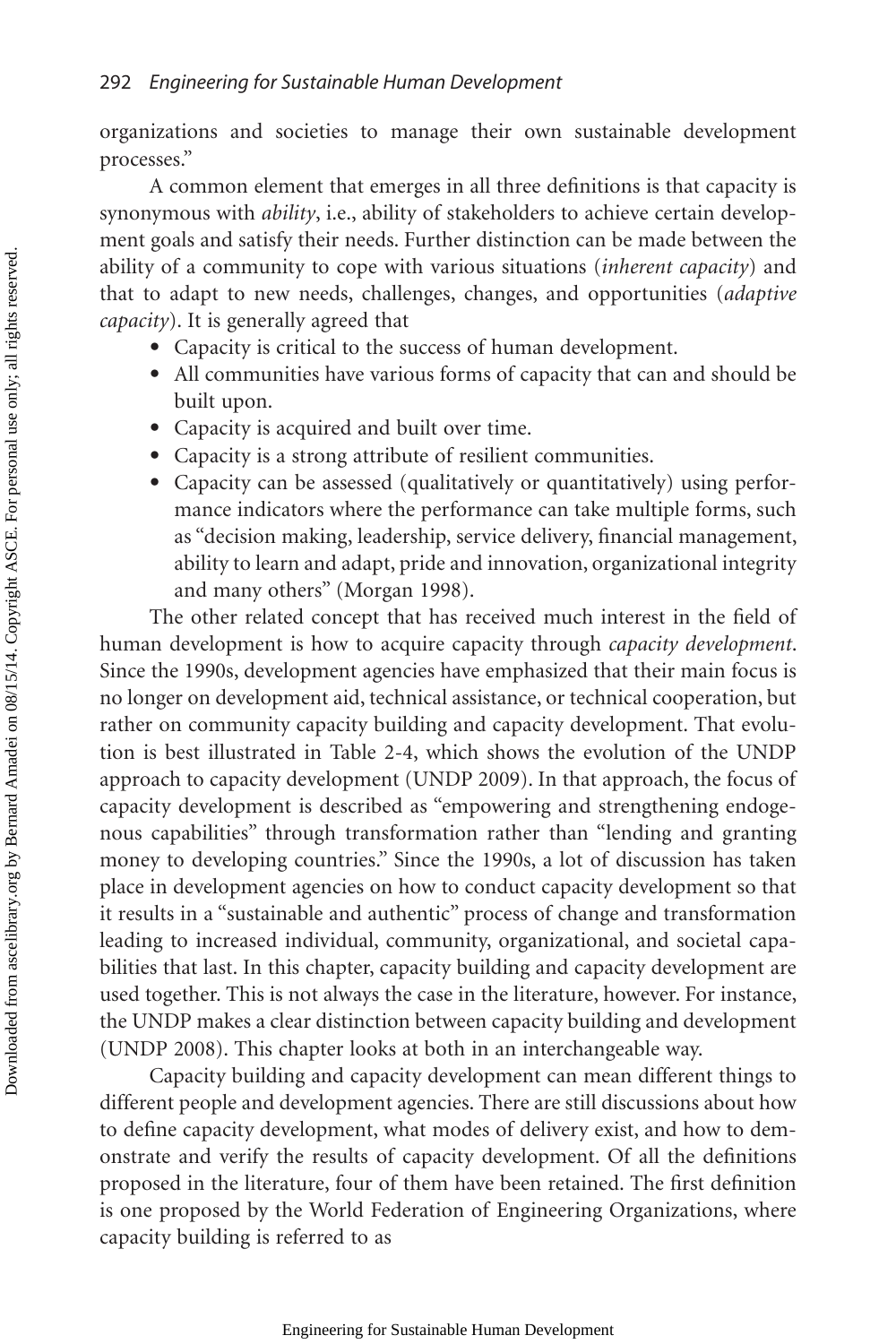*the building of human, institutional and infrastructure capacity to help societies develop secure, stable and sustainable economies, governments, and other institutions through mentoring, training, education, physical projects, the infusion of financial and other resources, and most importantly, the motivation and inspiration of people to improve their lives.* (WFEO 2010)

The UNDP (2009) defines capacity development as follows: "a process through which individuals, organizations and societies obtain, strengthen, and maintain the capabilities to set and achieve their own development objectives over time."

Another definition, used by the Canadian International Development Agency (CIDA), sees capacity development as "the approaches, strategies and methodologies used by developing countries, and/or external stakeholders, to improve performance at the individual, organizational, network/sector or boarder system level" (Bolger 2000).

Finally, a definition proposed by GTZ (2007) directly links capacity development to sustainable development as "a holistic process through which people, organizations, and societies mobilize, maintain, adapt and expand their ability to manage their own sustainable development."

Even though development agencies have somewhat different definitions of capacity building and capacity development, they seem to agree on key underlying principles, which when combined define a process that

- Does not happen by itself and is not random;
- Builds on local ownership, self-reliance, and existing local capacities;
- Promotes genuine partnership and broad-based participation;
- Accounts for the context in which it takes place;
- Understands capacity within a system and strategic management context;
- Allows for ongoing learning and adaptation and integration of complex issues;
- Ensures long-term commitments and partnership and is built to last;
- Creates a potential to act over time; and
- Is scale (physical and temporal) dependent, meaning that what works at one scale does not necessarily work at another scale.

These definitions and principles indicate that there cannot be a single approach to capacity building or capacity development that would work at all the scales of interest: individuals, communities, organizations, and society. Because the focus of this book is about small-scale community development projects, the rest of this chapter focuses on capacity development at the scale of developing communities and their components, i.e., households and individuals. Within that context, it is fair to say that given the range of issues that developing communities face (see Chapter 2), capacity development is likely to take a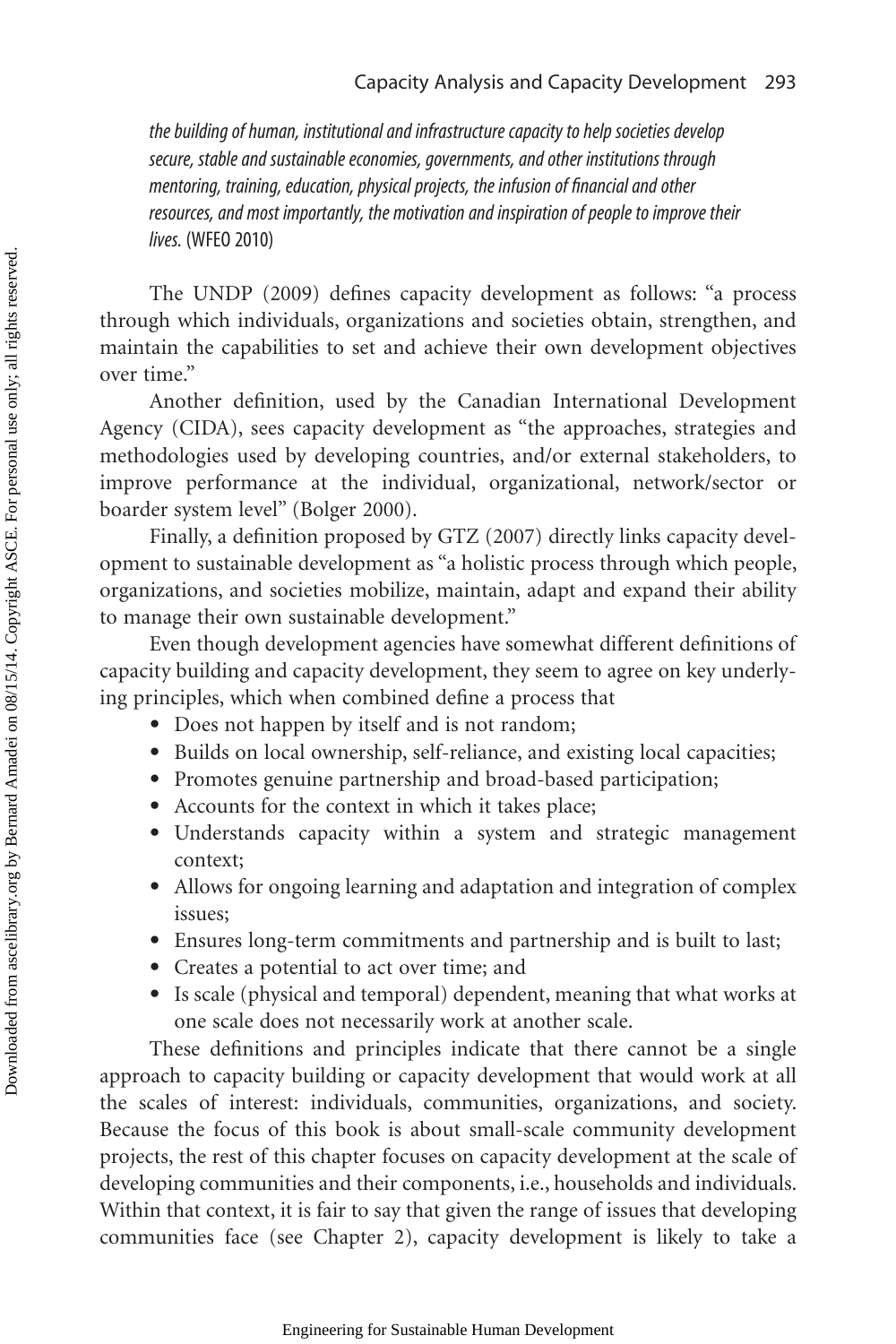considerable amount of time (measured in years) and require creative design and planning tools to produce tangible results. Furthermore, within that context, capacity development is likely to start from a low-capacity and high-vulnerability baseline.

Acquiring (building) capacity within the context of small-scale projects can be seen as a participatory locally generated process at the end of which communities are expected to possess the necessary resources and knowledge to (1) address their own problems, (2) be self-motivated and self-sustaining, (3) cope and adapt to various forms of stressors and shocks, (4) satisfy their own basic needs, and (5) demonstrate livelihood security. In other words, capacity development is seen as a strategic means to an end that is about sustainable communities. In that process, capacity builds on what exists, however small that may be. From that baseline, it can be created, strengthened, and adapted to new challenges faced by the community.

Even though the emphasis is at the community level, it is important to remember that capacity development is multidimensional because there are many forms of capacity that can be addressed in a community, such as financial, technical, social, intellectual, leadership, environmental, and institutional. Often, these categories of capacity are themselves linked to each other because of the systemic nature and complexity of communities, as discussed in Chapter 6. Capacity development at the community level is likely to depend on what takes place at other scales within the community, across communities, and at the regional or national level. As a result, capacity development needs to be considered "from a systems perspective, with an appreciation of the dynamics and inter-relationships among various issues and actors in different dimensions" (Bolger 2000).

Capacity has been mentioned many times throughout this book. It was first encountered in Chapter 1 in the overall definition of risk because a community is at less risk when its capacity is higher. It was also described as an essential attribute of sustainable communities in Chapter 2. Capacity was also discussed in Chapter 5 in relation to the appraisal phase of the ADIME-E framework where capacity appraisal was presented as a methodology to define what the community baseline is in terms of assets, needs, knowledge, skills, resources, structures, and strengths. From the results of the community appraisal, the participatory action research team can determine whether or not capacity building can happen and what may be preventing it. In Chapter 11, capacity is described as an acquired attribute necessary for a community to (1) cope with or adapt to unusual conditions and transient dysfunctions associated with hazard events and (2) return to a functional balance and new normal. This process is discussed within the context of community resilience.

In this chapter, capacity analysis is presented as a tool to further understand the dynamic that exists between the current capacity of a community (its enabling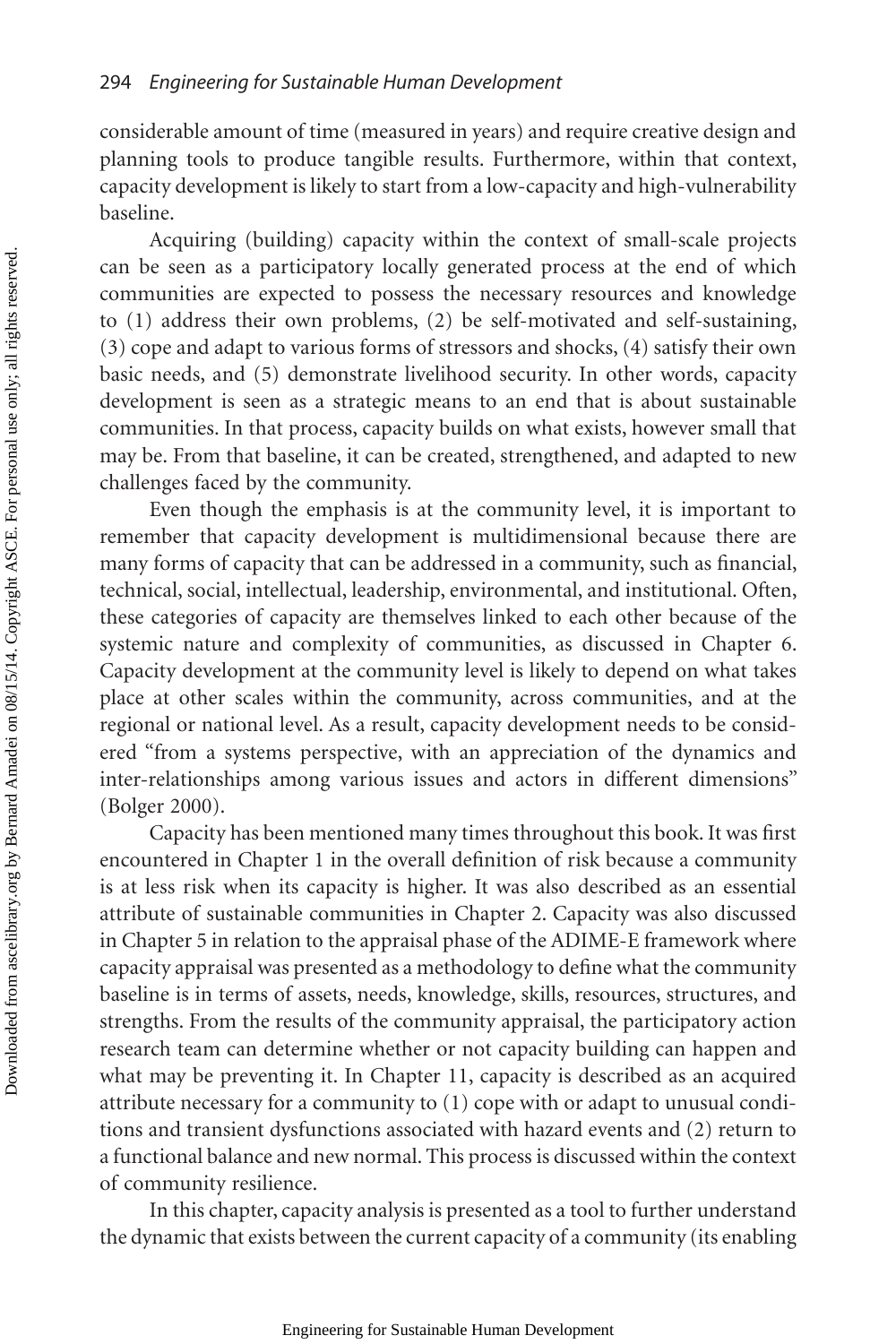environment) and its ability to support the comprehensive work plan outlined in Chapter 8. The proposed solutions outlined in that plan must match the current level of community development. More specifically, a need exists to assess whether the community has the strength, knowledge, resources, and capability to (1) accept the proposed solutions and recommendations outlined in the focused strategy and planning stages of the project, (2) implement those solutions, and (3) carry out the corresponding action plan in a sustainable way with long-term benefits. An outcome of that analysis is the identification of local weaknesses and/or potential challenges that could prevent the total or partial implementation of the recommended solutions. Finally, this step is followed by the formulation of a capacity development program to overcome the limitations that are part of the constraining environment.

Of particular interest in capacity building is how the community progresses in its development. As the community livelihood improves through capacity building or development, more sophisticated solutions can be implemented. Therefore, questions arise about (1) what level of capacity development the community aspires to (against its existing capacity), (2) over what time frame, and (3) how it addresses existing gaps between current and desired capacities. Answers to those three questions help identify, rank, plan, prioritize, and implement community development interventions in capacity building over time. These answers also help in selecting the most appropriate technologies for the community (Chapter 13).

In summary, capacity analysis helps in refining and improving the solutions and project action plan discussed in Chapter 8. At the same time, capacity analysis may also reveal missing information and issues that were ignored or overlooked in the community appraisal phase, and additional community appraisal may be needed. At the end of the process, a stronger understanding of the community emerges about what it can do, what it cannot do, and how it needs to be strengthened. In general, the results of capacity analysis can be expressed in quantitative (capacity factors) or qualitative terms (high, medium, or low).

This chapter looks at two steps involved in capacity building and development within the context of small community projects: (1) assessment of capacity assets and needs and (2) formulation of a capacity development response. Both steps are part of a larger iterative cyclical process for capacity development (Figure 9-1) proposed by the UNDP (2009), which can be used at various scales from large-sector country development programs to local projects. This chapter emphasizes a methodology originally proposed by researchers at the University of Virginia (Ahmad 2004; Bouabib 2004; Louis and Bouabib 2004) to assess the capacity of developing communities to carry out the delivery of local community municipal sanitation services (MSS) projects. As demonstrated in this chapter, the methodology is generic enough to be used to address other types of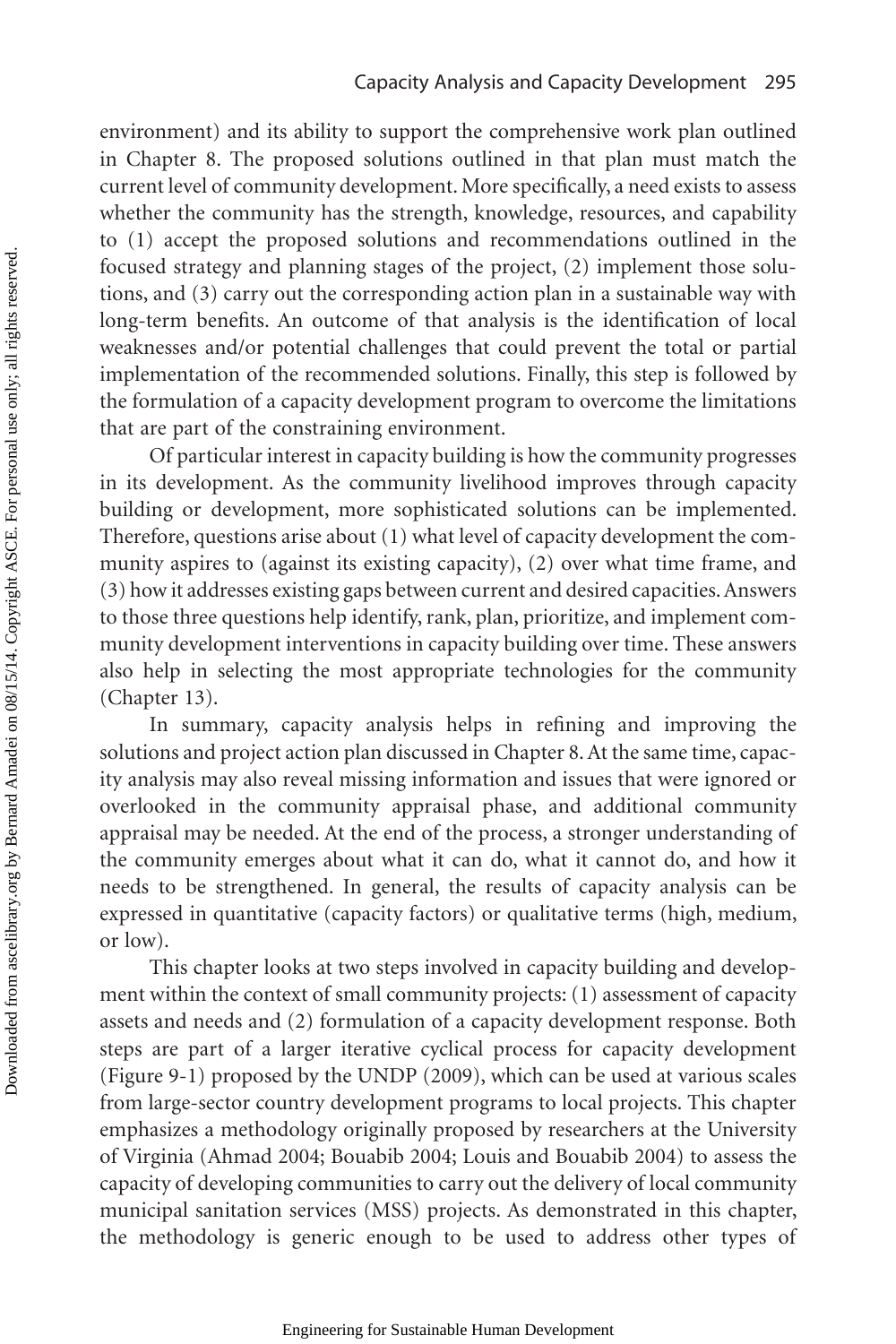

**Figure 9-1.** Five Steps in the Capacity Development Cycle

Source: UNDP (2009), reproduced with permission. © 2009 United Nations Development Programme. All rights reserved.

community services. Two additional capacity analysis frameworks proposed by the World Federation of Engineering Organizations (WFEO) and the UNDP are briefly addressed as well.

### 9.2 Capacity Assessment

The ability of a community to identify, evaluate, and address its own problems and needs; develop solutions; and implement an action plan in partnership with outsiders depends largely on its enabling environment. That environment can be seen as the foundation or baseline on which capacity is built over time. Clear indicators for measuring progress from the baseline along with targets and benchmarks need to be in place and integrated into the project logic discussed in Chapter 8.

As discussed in Chapter 5, the enabling environment is mapped in the community appraisal phase of the ADIME-E framework. The main goal of that appraisal is to learn as much as possible about the community through the collection of data, the transformation of data into useful information, and the analysis of that information. It provides a context of the community's enabling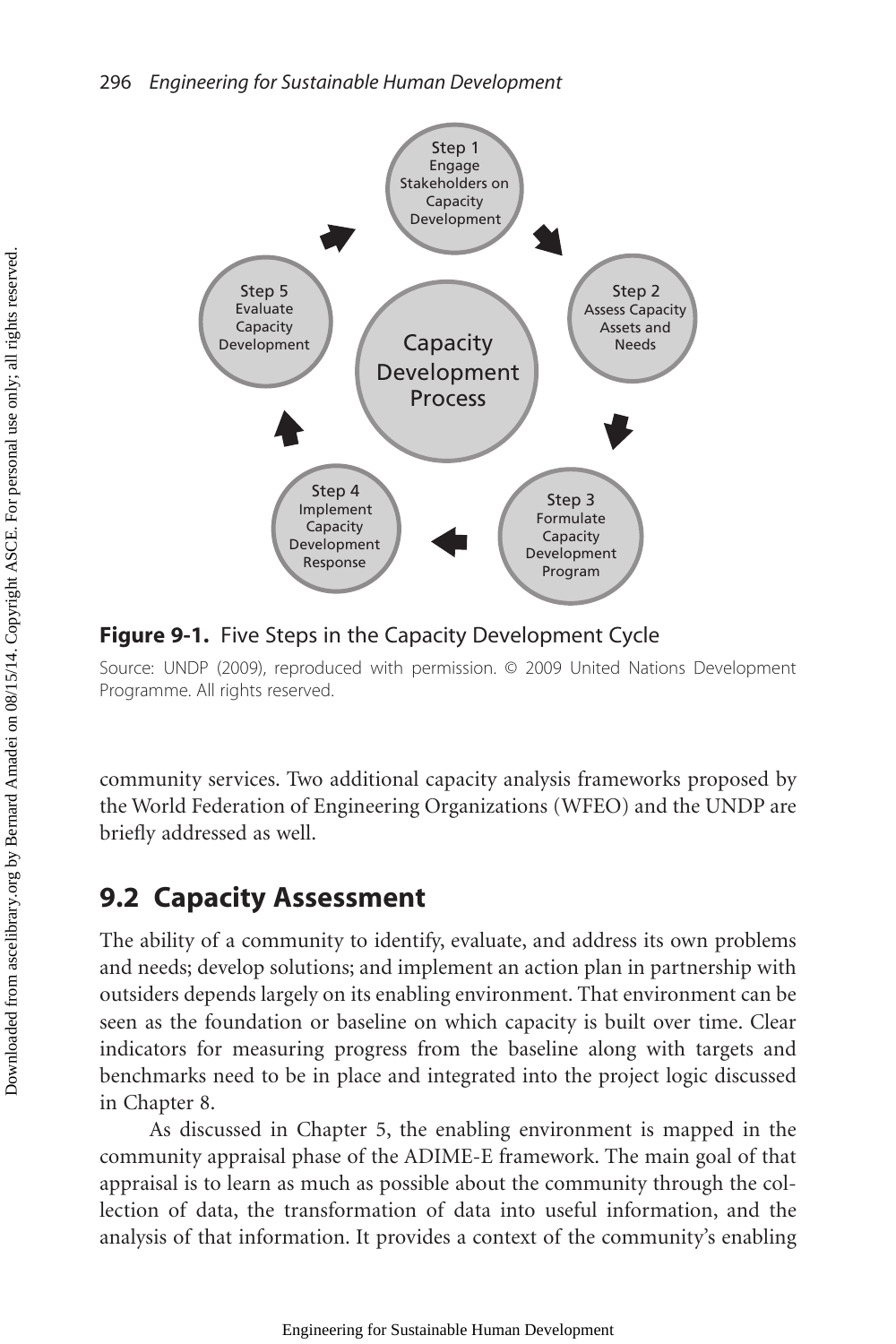environment in terms of culture, leadership, level of development, and human condition. Finally, it gives some indication about the level of capacity the community is interested in achieving.

In general, the resources, knowledge, skills, assets, and strengths that contribute to the enabling environment of a community can be broken down into different but equally important categories of capacity. As remarked by Lavergne and Saxby (2001), these categories consist of *tangible* components (e.g., infrastructure, education, natural resources, health, and institutions) and *less tangible* ones (e.g., skills, social fabric, values and motivations, habits, attitudes, traditions, and culture). They may also include *core capabilities*, which "refer to the creativity, [leadership], resourcefulness and capacity to learn and adapt of individuals and social entities."

It is noteworthy that no universally accepted terminology exists among development agencies to categorize the different forms and expressions of community capacity. For instance, the Tearfund (2011) suggests identifying five forms of capacity: individual, social, natural, physical, and economic. In this chapter, we use seven groups of capacity, following a terminology proposed by Louis and Bouabib (2004): institutional, human resources, technical, economic and financial, energy, environmental, and social and cultural. An eighth group of capacity called service capacity is used to measure the level of a given service (e.g., energy; water, sanitation, and hygiene (WASH); and shelter) compared with accepted international standards. In general, the capacity components selected in the capacity analysis must be appropriate to the type of project being addressed.

#### *UVC Framework*

Professor Garrick Louis and coworkers at the University of Virginia, Charlottesville (Ahmad 2004; Bouabib 2004; Louis and Bouabib 2004) developed a detailed methodology to determine the capacity of a developing community to conduct municipal sanitation services (MSS) projects. As remarked by Bouabib (2004), these services may include

- Drinking water supply (DWS), which includes "the construction, operation and maintenance of public water systems, including production, acquisition and distribution of water to the general public for residential, commercial and industrial use";
- Wastewater and sewage services (WSS), which is defined as "the provision, operation and maintenance of sanitary and storm sewer systems, sewage disposal and treatment facilities"; and
- Management of solid waste (MSW), which is "defined as the collection, removal and disposal of garbage, refuse, hazardous, and other solid wastes."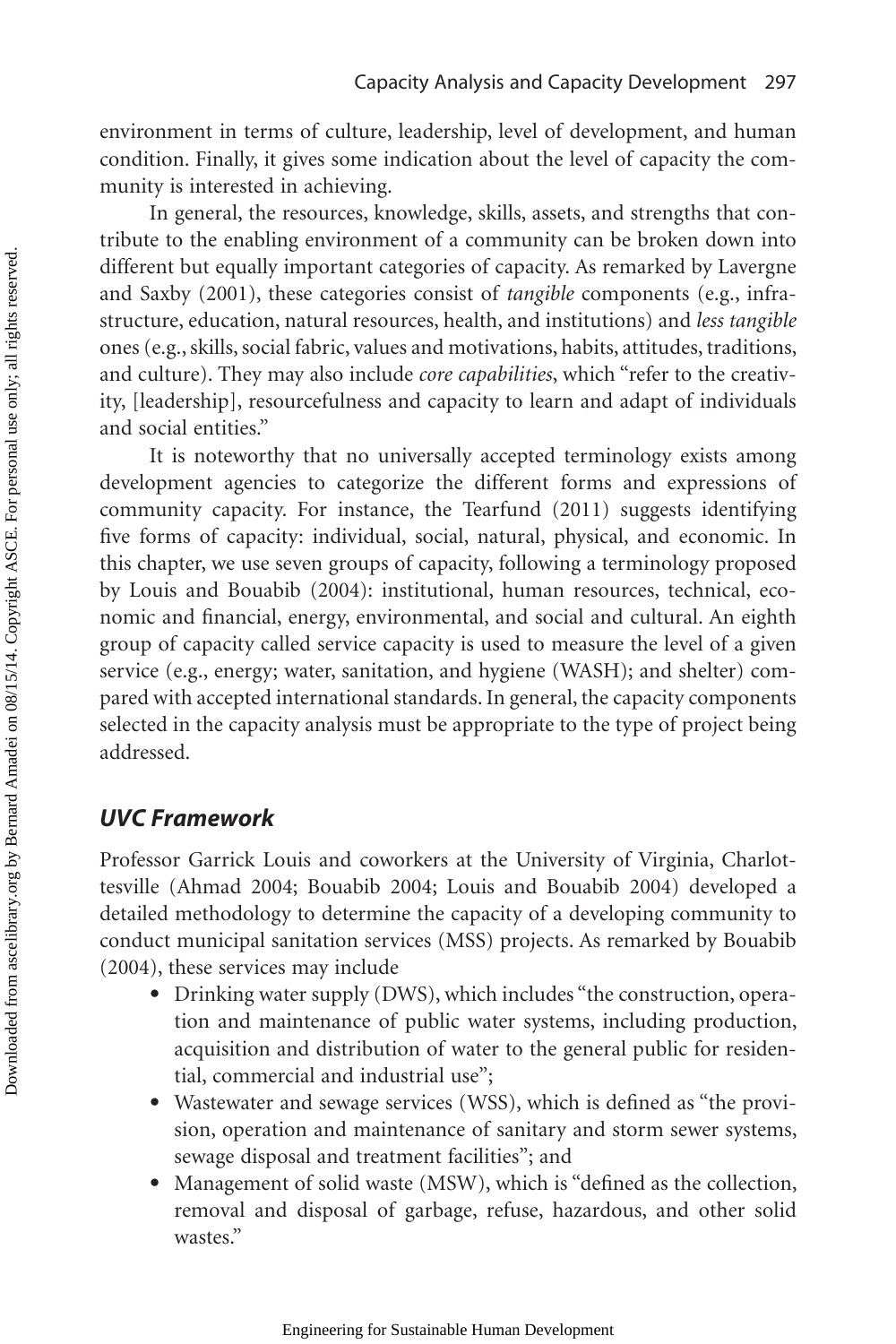#### 298 *Engineering for Sustainable Human Development*

In general, these three types of services need to be considered together at the community level. As outlined many times in the development literature and further discussed in Chapter 15, the quality and quantity of these services determine to a great extent public health and economic development in any society (SIWI 2013). The approach, referred to as UVC here, can be generalized to other types of projects and services besides MSS, such as education, health, energy, or food, as discussed by Faeh et al. (2004).

The UVC approach focuses on one group of services at a time: DWS, WSS, or MSW. For each group, eight categories of community capacity are considered, as shown in Figure 9-2, which is a more detailed version of Figure 5-5. These categories were selected because they are likely to have an influence on the type of services (e.g., MSS) being investigated. In Figure 9-2, the categories of capacity can be estimated qualitatively (high, medium, or low), or quantitatively. Furthermore, capacity cannot fall below minimum human standards, such as the Sphere standards (Sphere Project 2011).



#### Figure 9-2. Categories of Capacity for a Community to Conduct Service Projects

Source: Adapted from Louis and Bouabib (2004), with permission from University of Virginia.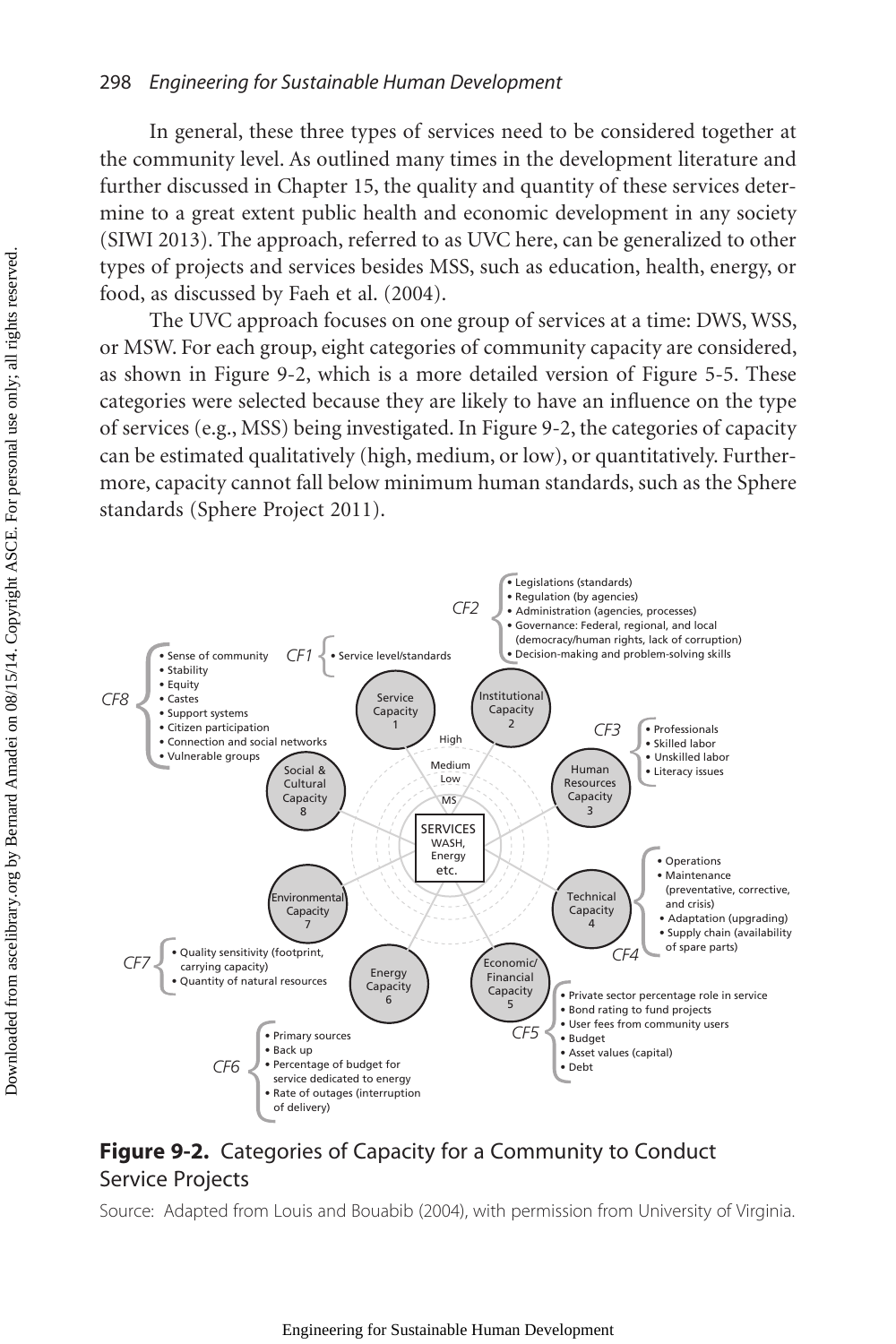In each category of capacity, several requirements are listed that contribute to that category. The categories of capacity are described below.

- *Service capacity* measures, for a given type of service, the gap between the actual levels of service provided in the community and published standards that guarantee an "acceptable level of health concern for the community." Bouabib (2004) gives the example of water service where the water supply of the community would be compared with a 50 L/person/day standard, guaranteeing that "basic personal and food hygiene are assured as well as laundry and bathing … and a low level of health concern." Water would be available within 100 meters of consumers. Similar standards exist for wastewater and sewage and solid waste. According to Bouabib (2004), wastewater treatment systems must be able to accommodate 80–90% of water supplied (e.g., 32–45 L/ person/day). For solid waste, a capacity to process 0.5–1.5 kg/person/ day is suggested. This level is discussed further in Chapter 15.
- *Institutional capacity* defines the components of the institutional framework that need to be in place to provide the services. The requirements include a body of legislation; associated regulations, regulatory standards, and codes; administrative authority; administrative process; and stable and good governance.
- *Human resources capacity* relates to the labor that is available to provide the services and its level of training. The requirements include professional, skilled labor, unskilled labor, and level of illiteracy.
- *Technical resources capacity* relates to the logistics and tactics necessary to address the components of technology that enters into the implementation of the solutions. The requirements include operations, maintenance, upgrading or adaptation, and supply chain (spare parts).
- *Economic and financial capacity* represents the financing of the services, the availability of loans, and the financial assets in the community. More specifically the requirements include percentage of the private sector providing services and the existence of bonds, user fees, budget, asset values, and debt.
- *Energy capacity* deals with the available energy, its availability, its costs, and reliability necessary to provide the services. The requirements include primary source, backup sources, percentage of budget associated with energy, and rate of outage.
- *Environmental capacity* looks at the availability of natural resources (e.g., water and forest) needed to implement the solutions, the carrying capacity of the environment, the level of stress it can sustain, and making sure that the services do not substantially affect or deplete natural resources.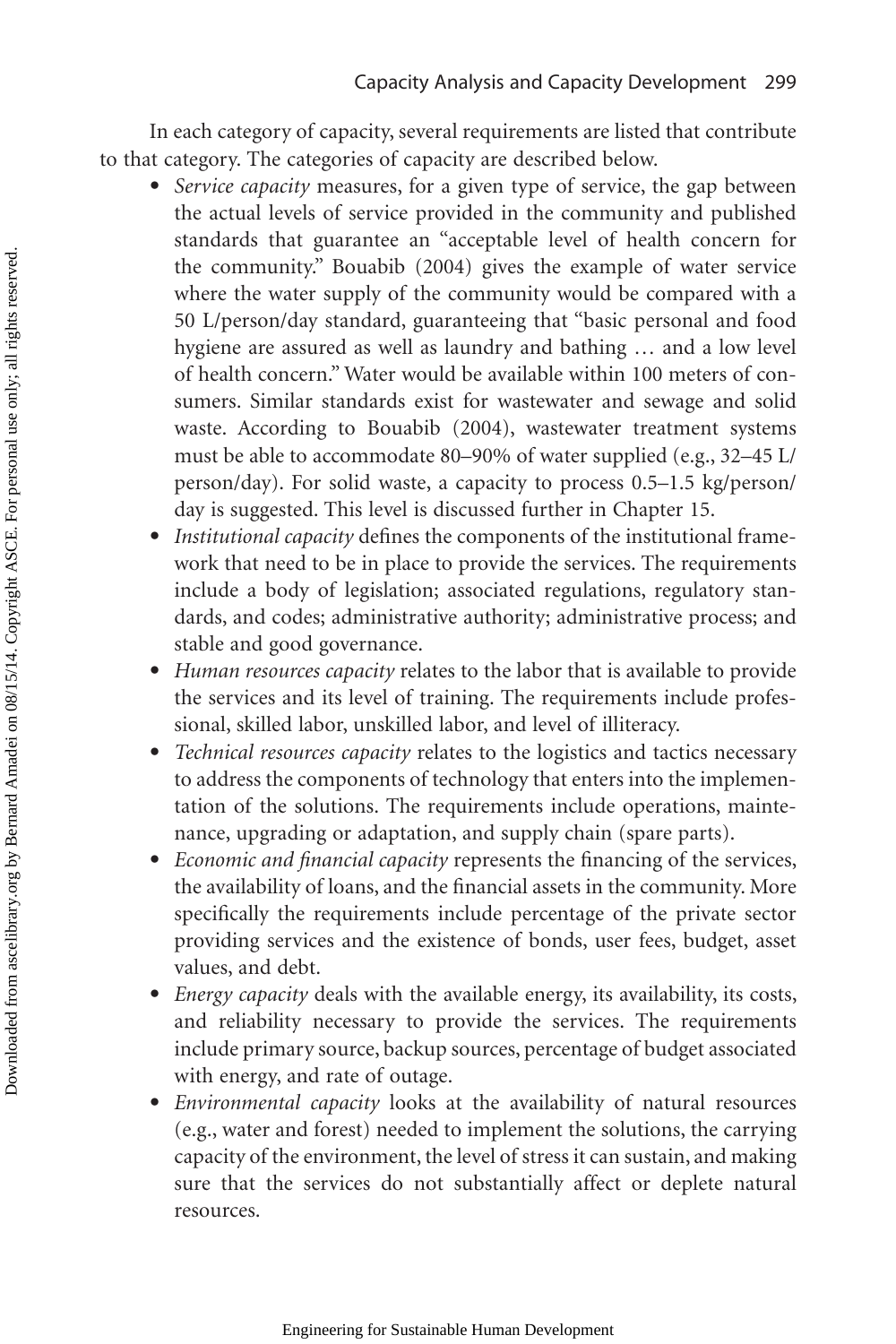• *Social and cultural capacity* deals with the community structure and components, its social networks and cohesion, its capacity of organization, the households and their interactions, and gender and equity issues.

Once the capacity categories have been identified, a capacity factor (CF) is calculated for each capacity category as the weighted sum of its requirements. Using the example proposed by Louis and Bouabib (2004), let's consider the DWS technical capacity. As shown in Table 9-1, it consists of four requirements: operations; maintenance (preventive, corrective, and crisis); adaptation (to constraints); and supply chain (spare parts). Each requirement is rated on a scale ranging between 0 and 100, broken down into five rating groups with 20 units each. Descriptors of each rating group for the four requirements are listed in Table 9-1.

The capacity factor  $CF_4$  (4 is the fourth category of capacity in Figure 9-2) is determined as the weighted average of four requirement ratings  $C_{4i}$ , as follows:

$$
CF_4 = \Sigma C_{4j} w_j (j=1,4)
$$

where  $w_i$  is a weighting factor associated with requirement rating  $C_{4i}$ . Table 9-2 shows an example of technical capacity calculation for the Guatemala project discussed in Chapter 5.

In general, each one of the eight capacity factors  $CF_i$  ( $i = 1-8$ ) shown in Figure 9-2 can be determined as follows:

$$
CF_i = \sum C_{ij} w_j
$$
 (*i* = 1–8 and *j* = 1, *n<sub>i</sub>*)

where  $n_i$  is the number of requirements in each capacity factor  $CF_i$ . Once calculated, the capacity factors can be plotted in the form of a radial vector diagram, such as the one shown in Figure 5-6. This diagram provides a visual quantitative map of the community capacity baseline for the selected service: DWS, WSS, or MSW. It also helps identify the strong and weak components of community capacity for a given service, where interventions are needed, and where such interventions are most likely to have a positive effect on capacity building. In Figure 5-6, for instance, technical capacity and financial/economic capacity are both low. Capacity factors and detailed requirements for DWS, WSS, and MSW can be found in Bouabib (2004).

According to the UVC framework, in the inventory of capacity categories for a given type of service, the one with the lowest capacity factor determines the so-called technology management level (TML) of the community, i.e., the stage (or level) of community development (or readiness) for that service. This conservative approach uses a weakest link criterion (or a pessimistic rule criterion). Other criteria could be used to determine the TML, as suggested by Bouabib (2004).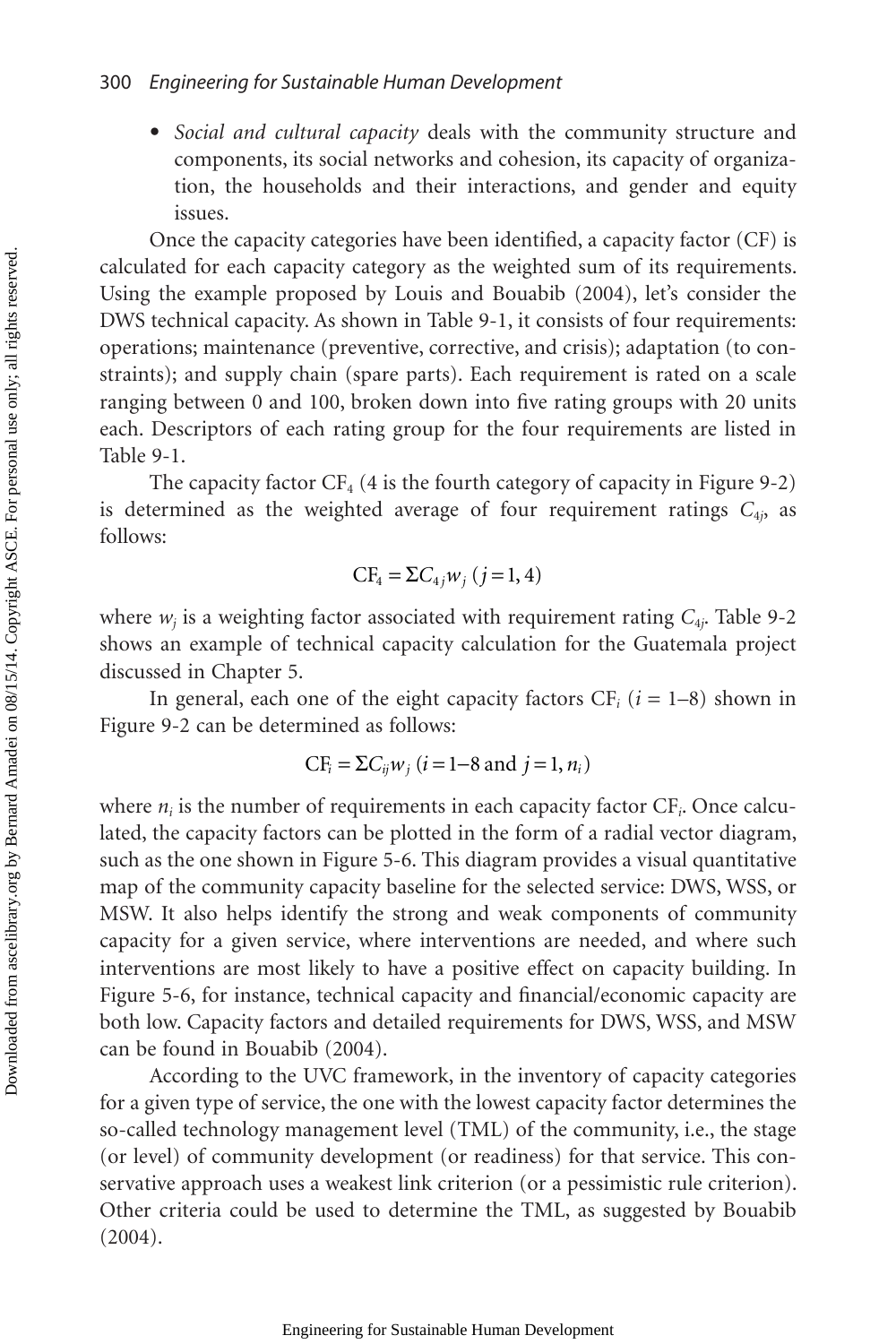|                 |                           |                                                                                           |                              |                                        | <b>Lable &gt; -1. Direct Discussion Control College Capacity Faculture College Capacity College Street Direct Direct Property College Property College Capacity College Property College Property College Property College Property</b> |                                                                                               |
|-----------------|---------------------------|-------------------------------------------------------------------------------------------|------------------------------|----------------------------------------|-----------------------------------------------------------------------------------------------------------------------------------------------------------------------------------------------------------------------------------------|-----------------------------------------------------------------------------------------------|
|                 | Score                     | $1 - 20$                                                                                  | $21 - 40$                    | $41 - 60$                              | $61 - 80$                                                                                                                                                                                                                               | $81 - 100$                                                                                    |
|                 | <b>Technical Capacity</b> |                                                                                           |                              |                                        |                                                                                                                                                                                                                                         |                                                                                               |
| $\vec{C}$       | Operations                | Manual collection<br>and untreated<br>water use                                           | Pumping water                | Control water quality<br>Pumping water | Monitor water systems<br>Control water quality<br>Control pipes                                                                                                                                                                         | Monitor pipes network<br>Monitor water systems<br>Control water quality<br>Monitor treatment  |
| $\mathcal{G}^2$ | Maintenance               | None                                                                                      | Minor repair<br>Disinfection | Check water systems<br>Major repair    | Check/maintain water<br>Maintain pipes<br>Major repair<br>systems                                                                                                                                                                       | Check/maintain water<br>Check/maintain water<br>Check/maintain<br>network<br>systems<br>meter |
| ၟ               | Adaptation                | None                                                                                      | Rarely                       | Occasionally                           | <b>Usually</b>                                                                                                                                                                                                                          | Frequently                                                                                    |
| $\mathcal{C}_4$ | Supply chain              | None                                                                                      | National supplier            | Regional supplier                      | National manufacturer<br>Regional supplier                                                                                                                                                                                              | National manufacturer<br>Local supplier                                                       |
|                 |                           | Source: Louis and Bouabib (2004), reproduced with permission from University of Virginia. |                              |                                        |                                                                                                                                                                                                                                         |                                                                                               |

of Technical Capacity Eactor into Four Components for Drinking Water Supply Table 9-1. Breakdown of Technical Capacity Factor into Four Components for Drinking Water Supply **Rraakdown**  $\cdot$ Table 9-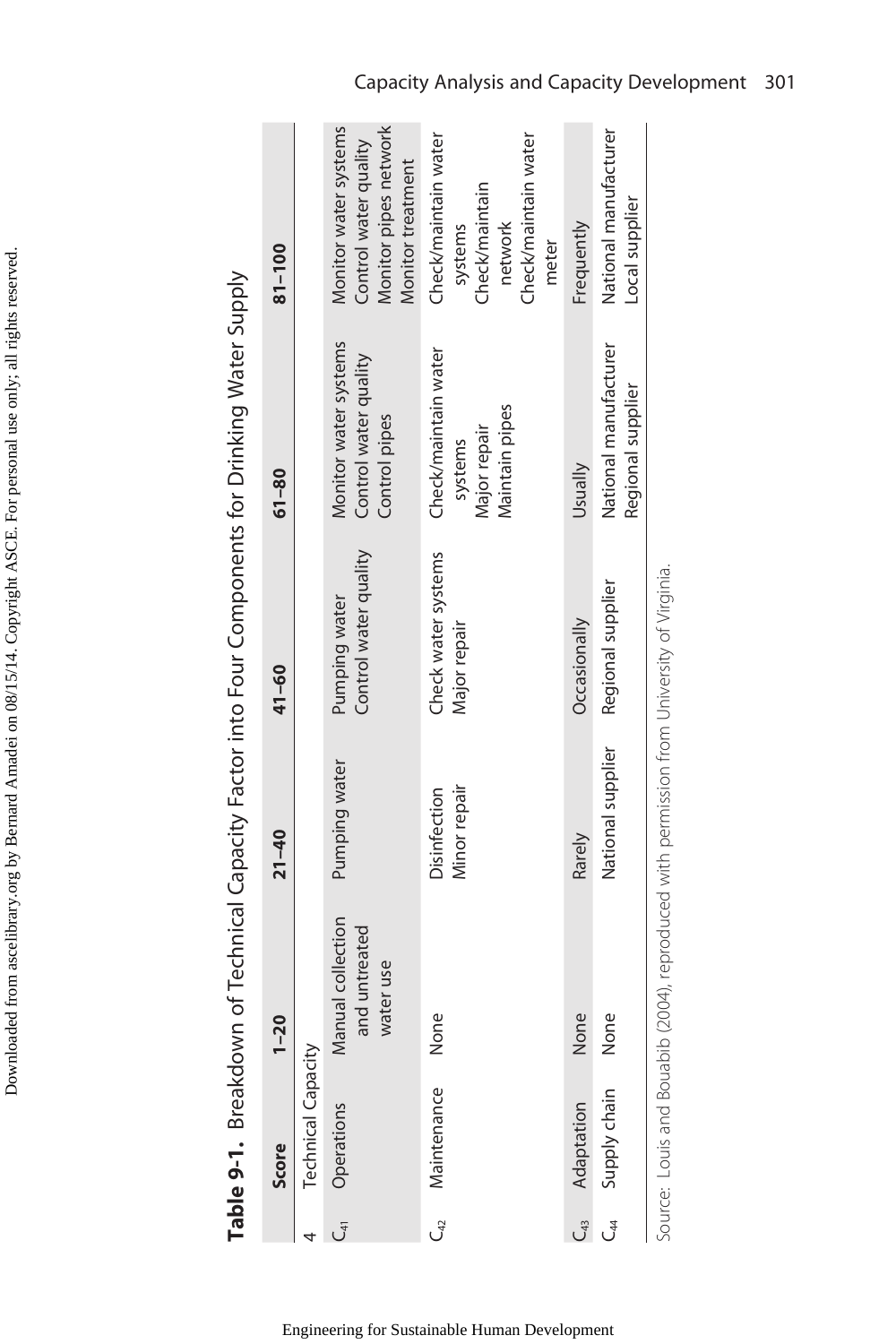|          |                             |                          | Table 9-2. Example of Scoring for Technical Capacity Factor |                                                                 |                                                                                   |                                                                                                            |       |
|----------|-----------------------------|--------------------------|-------------------------------------------------------------|-----------------------------------------------------------------|-----------------------------------------------------------------------------------|------------------------------------------------------------------------------------------------------------|-------|
| Capacity |                             | <b>Very Poor</b>         | Poor                                                        | Medium                                                          | High                                                                              | <b>Excellent</b>                                                                                           |       |
| Factor   | Subfactor                   | $0 - 20$                 | $21 - 40$                                                   | $41 - 60$                                                       | $61 - 80$                                                                         | 81-100                                                                                                     | Score |
|          | <b>Fechnical</b> Operations | No operations<br>running | Few operations are<br>running poorly                        | Few operations<br>running well                                  | running well<br>All operations                                                    | running well with<br>backups in place<br>All operations                                                    | 45    |
|          | Maintenance                 | No maintenance           | poor maintenance<br>Infrequent and/or                       | fairly regularly<br>maintenance<br>Low-level                    | Maintenance for<br>operations<br>most                                             | Maintenance for all<br>operations on<br>regular basis                                                      | 25    |
|          | Adaptation                  | No adaptation            | very small degree<br>many years or to<br>Adaptation after   | Adaptation as<br>needed                                         | Good adaptation<br>regularly<br>accessed                                          | members involved<br>Excellent adaptation<br>throughout<br>with many<br>process                             | 25    |
|          | Supply chain                | No supply chain          | Sporadic supplies<br>from outside                           | but inadequate<br>Fairly consistent<br>supplies from<br>outside | and adequate<br>supplies from<br>community<br>community<br>Supplies in<br>outside | and easy access to<br>within community<br>supplies outside<br>Supplies needed<br>other needed<br>community | 55    |
|          |                             |                          |                                                             |                                                                 |                                                                                   | Subtotal score                                                                                             | 37.5  |

Engineering for Sustainable Human Development

Source: Guatemala project 2011.

Source: Guatemala project 2011.

#### 302 *Engineering for Sustainable Human Development*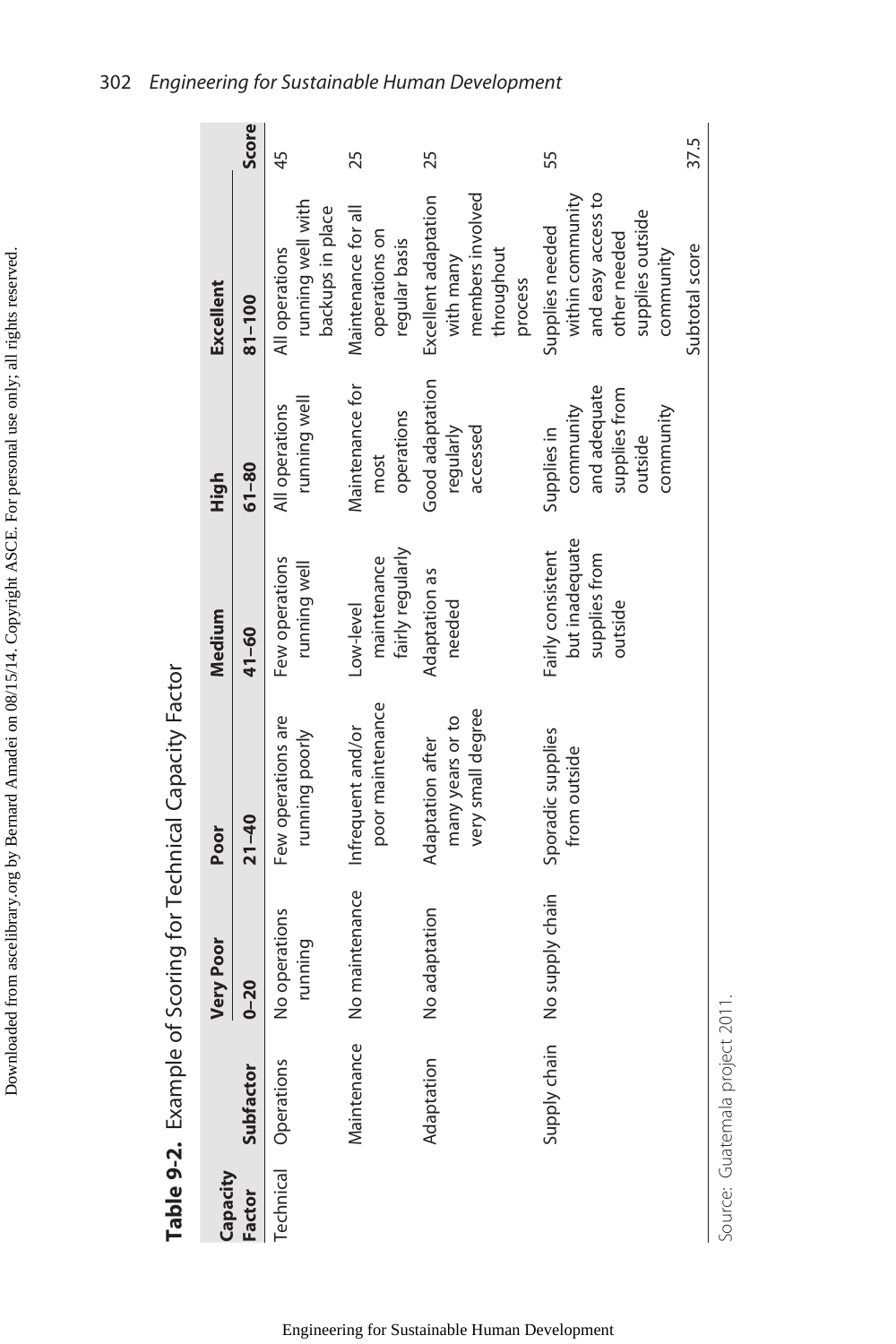In the UVC framework, communities are divided into five level-ofdevelopment groups based on the value of the TML, as shown in Table 9-3. As an example, the capacity diagram of Figure 5-6 shows that technical capacity has the lowest capacity factor of  $37$  (TML =  $37$ ; actual value is  $37.5$ , as shown in Table 9-2). In Table 9-3, the community development level is equal to 2. Another example of capacity analysis by Ahmad (2004) is shown in Table 9-4 and is associated with a village in the Philippines where the minimum capacity factors are related to environmental and sociocultural factors. For that case study, a minimum value of 10 related to the environmental and sociocultural capacity  $(TML = 10)$  brings the community level of development down to 1, according to Table 9-3.

As we will see below, the TML is an outcome indicator that limits, for a given type of service, the range of technical solutions that could be used to provide that service. If the technology is not appropriate for the community, i.e., it does not match the ability of the community to use the technology, either the technology is inappropriate or the community's ability in its level of development has to be changed. As capacity development takes place over time, the TML and the range of appropriate solutions are expected to increase.

Other categories of capacity and requirement types besides those shown in Figure 9-2 can be introduced into the UVC model. Furthermore, not all capacity types and associated requirements are equally important on a given project and need to be included in the capacity assessment. The need depends greatly on the type of project and its scale and the community context. Finally, the capacity factors do not always have to be expressed in a quantitative manner if it is not possible to quantify the various requirements, which is often the case. Qualitative measures of capacity such as low, medium, and high would also be appropriate, as long as descriptors support the ranking.

|  |  | Table 9-3. Community Development Levels |  |
|--|--|-----------------------------------------|--|
|--|--|-----------------------------------------|--|

| <b>Minimum Capacity</b> |                |                                                                                                |
|-------------------------|----------------|------------------------------------------------------------------------------------------------|
| <b>Factor Score</b>     | Level          | <b>Explanation</b>                                                                             |
| $1 - 20$                |                | No local capacity to manage the service                                                        |
| $21 - 40$               | $\overline{2}$ | Capacity to manage systems for small collections of<br>residential units                       |
| $41 - 60$               | 3              | Capacity to manage community-based systems                                                     |
| $61 - 80$               | $\overline{4}$ | Capacity to serve multiple communities from a<br>centralized system                            |
| $81 - 100$              | 5              | Capacity to manage a centralized system, along with<br>individual service to more remote units |

Source: Adapted from Louis and Bouabib (2004), with permission from University of Virginia.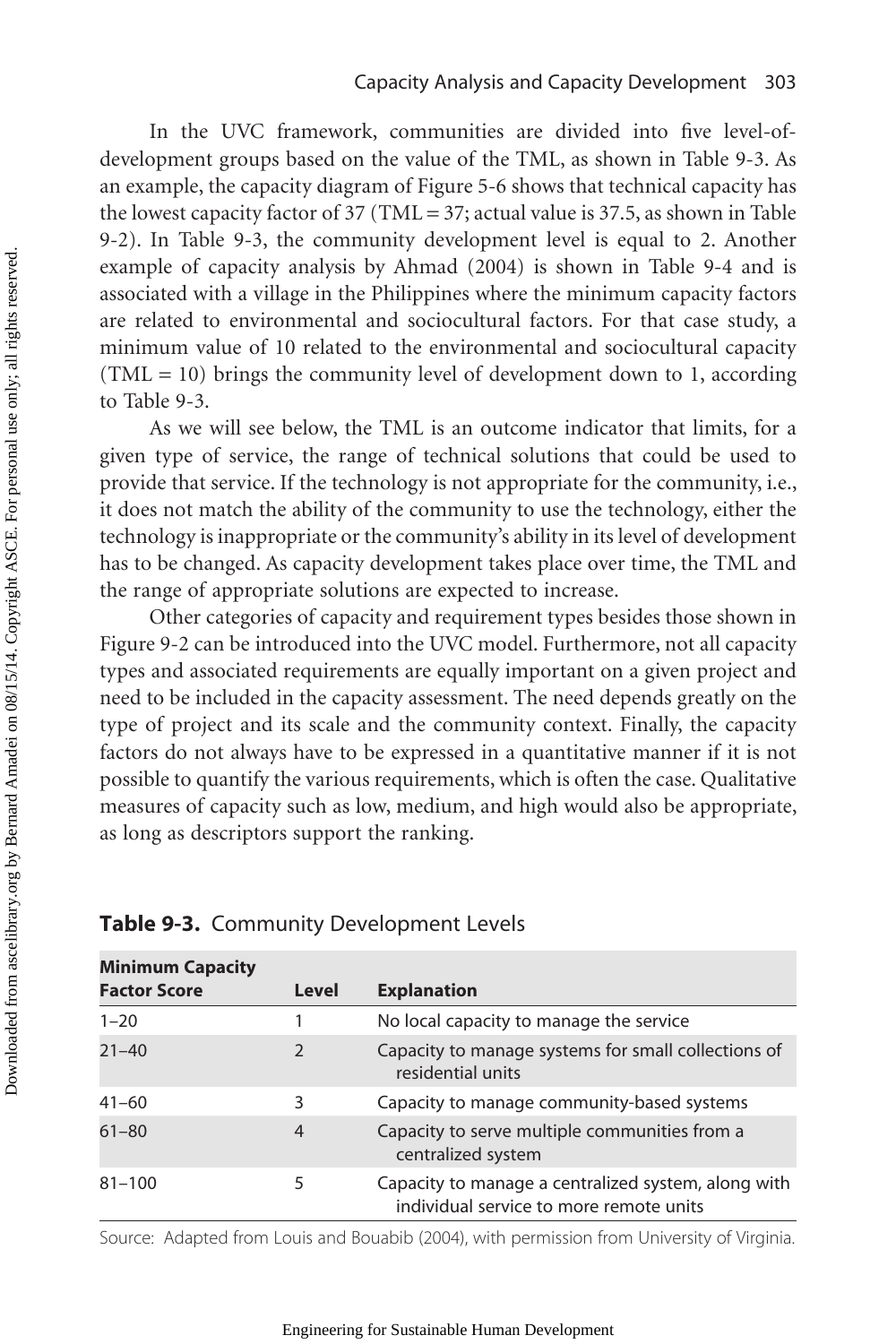| Table 9-4. Capacity Analysis (Capacity Scores, CS) for a Village in the |  |  |  |  |  |
|-------------------------------------------------------------------------|--|--|--|--|--|
| Philippines                                                             |  |  |  |  |  |

|                              | <b>Community Assessment (Sample), Bacoor, Philippines</b> |                  |           |           |           |            |                 |
|------------------------------|-----------------------------------------------------------|------------------|-----------|-----------|-----------|------------|-----------------|
|                              |                                                           | Level 1          | Level 2   | Level 3   | Level 4   | Level 5    | <b>Capacity</b> |
| <b>Capacity Factor Score</b> |                                                           | $0 - 20$         | $21 - 40$ | $41 - 60$ | $61 - 80$ | $81 - 100$ | <b>Score</b>    |
| Institutional                | Body of<br>legislation                                    |                  |           |           | 70        |            | 70.0            |
|                              | Assoc regulated                                           |                  |           | 41        |           |            | 41.0            |
|                              | Admin agencies                                            | 20               |           |           |           |            | 20.0            |
|                              | Admin<br>processes                                        | 20               |           |           |           |            | 20.0            |
|                              | Governance                                                | 20               |           |           |           |            | 20.0            |
|                              | <b>Institutional CS</b>                                   |                  |           |           |           |            | 34.2            |
| Human                        | Professionals                                             |                  | 21        |           |           |            | 21.0            |
| Resource                     | Skilled labor                                             |                  | 21        |           |           |            | 21.0            |
|                              | Unskilled labor                                           |                  |           |           |           | 100        | 100.0           |
|                              | <b>Illiterate</b>                                         |                  |           |           |           | 100        | 100.0           |
|                              | <b>Human Resource CS</b>                                  |                  |           |           |           |            | 60.5            |
| Technical                    | Operations                                                |                  | 25        |           |           |            | 25.0            |
|                              | Maintenance                                               | 5                |           |           |           |            | 5.0             |
|                              | Adaptation and<br>modification                            |                  | 21        |           |           |            | 21.0            |
|                              | Supply chain-<br>related<br>services                      |                  | 21        |           |           |            | 21.0            |
|                              | <b>Technical CS</b>                                       |                  |           |           |           |            | 18.0            |
| Economic                     | Private sector %                                          |                  | 40        |           |           |            | 40.0            |
|                              | <b>Bonds</b>                                              | $\boldsymbol{0}$ |           |           |           |            | 0.0             |
|                              | User fees                                                 |                  | 21        |           |           |            | 21.0            |
|                              | <b>Budget</b>                                             |                  |           | 41        |           |            | 41.0            |
|                              | Asset values                                              |                  |           | 41        |           |            | 41.0            |
|                              | Debt                                                      | 20               |           |           |           |            | 20.0            |
|                              | <b>Economic CS</b>                                        |                  |           |           |           |            | 27.2            |
| Energy                       | Primary source                                            |                  |           |           | 61        |            | 61.0            |
|                              | Backup                                                    | 20               |           |           |           |            | 20.0            |
|                              | % of budget                                               |                  |           |           | 61        |            | 61.0            |
|                              | Outage rate                                               | 20               |           |           |           |            | 20.0            |
|                              | <b>Energy CS</b>                                          |                  |           |           |           |            | 40.5            |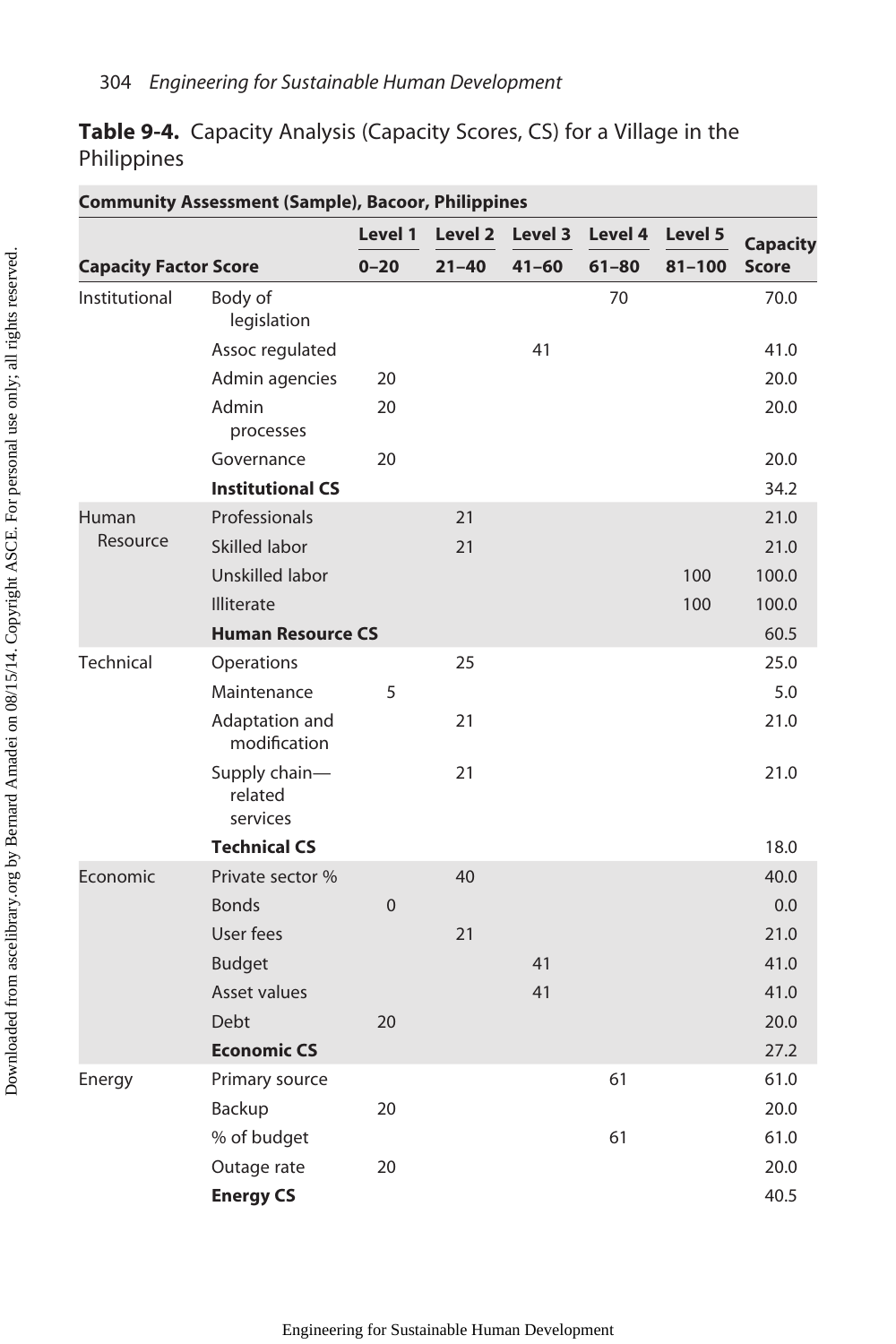|                              | <b>Community Assessment (Sample), Bacoor, Philippines</b> |          |           |           |                |            |                 |
|------------------------------|-----------------------------------------------------------|----------|-----------|-----------|----------------|------------|-----------------|
|                              |                                                           | Level 1  | Level 2   | Level 3   | <b>Level 4</b> | Level 5    | <b>Capacity</b> |
| <b>Capacity Factor Score</b> |                                                           | $0 - 20$ | $21 - 40$ | $41 - 60$ | $61 - 80$      | $81 - 100$ | <b>Score</b>    |
| Environmental                | Quality &<br>sensitivity                                  | 10       |           |           |                |            | 10.0            |
|                              | Quantity                                                  | 10       |           |           |                |            | 10.0            |
|                              | <b>Environmental CS</b>                                   |          |           |           |                |            | 10.0            |
| Social &                     | Communities                                               | 10       |           |           |                |            | 10.0            |
| Cultural                     | Stability                                                 | 10       |           |           |                |            | 10.0            |
|                              | Equity                                                    | 10       |           |           |                |            | 10.0            |
|                              | Castes                                                    | 10       |           |           |                |            | 10.0            |
|                              | Social & Cultural CS                                      |          |           |           |                |            | 10.0            |
| Service                      | Gap                                                       |          | 21        |           |                |            | 21.0            |
|                              | <b>Service CS</b>                                         |          |           |           |                |            | 21.0            |

Table 9-4. Capacity Analysis (Capacity Scores, CS) for a Village in the Philippines (*Continued*)

Source: Ahmad (2004), with permission from University of Virginia.

#### *WFEO Framework*

The World Federation of Engineering Organizations (WFEO 2010) introduced six essential so-called pillars of capacity, which according to them "must always be in place if a nation is to have sufficient and stable technical and decision making capacity to meet the prerequisites of sustainability." Unlike the UVC approach, which focuses on the community at the project level, the WFEO approach focuses on what it would take for a country to have a healthy engineering infrastructure development and operation. This approach is particularly important to developing countries that need to create standards and best practices in their path to development. More often than not, such standards do not exist or are rarely enforced. The six pillars of engineering capacity are the following:

- Individual capacity, expressed in terms of technical training, information, and connectivity to the outside world;
- Institutional capacity, in terms of professional organizations, statutory boards, councils, foundations, and research and development;
- Technical capacity, in terms of standards, codes of practice, codes of ethics, technical literature, software, and hardware;
- Decision-making capacity that allows decisions to be made at different levels from individuals to governments;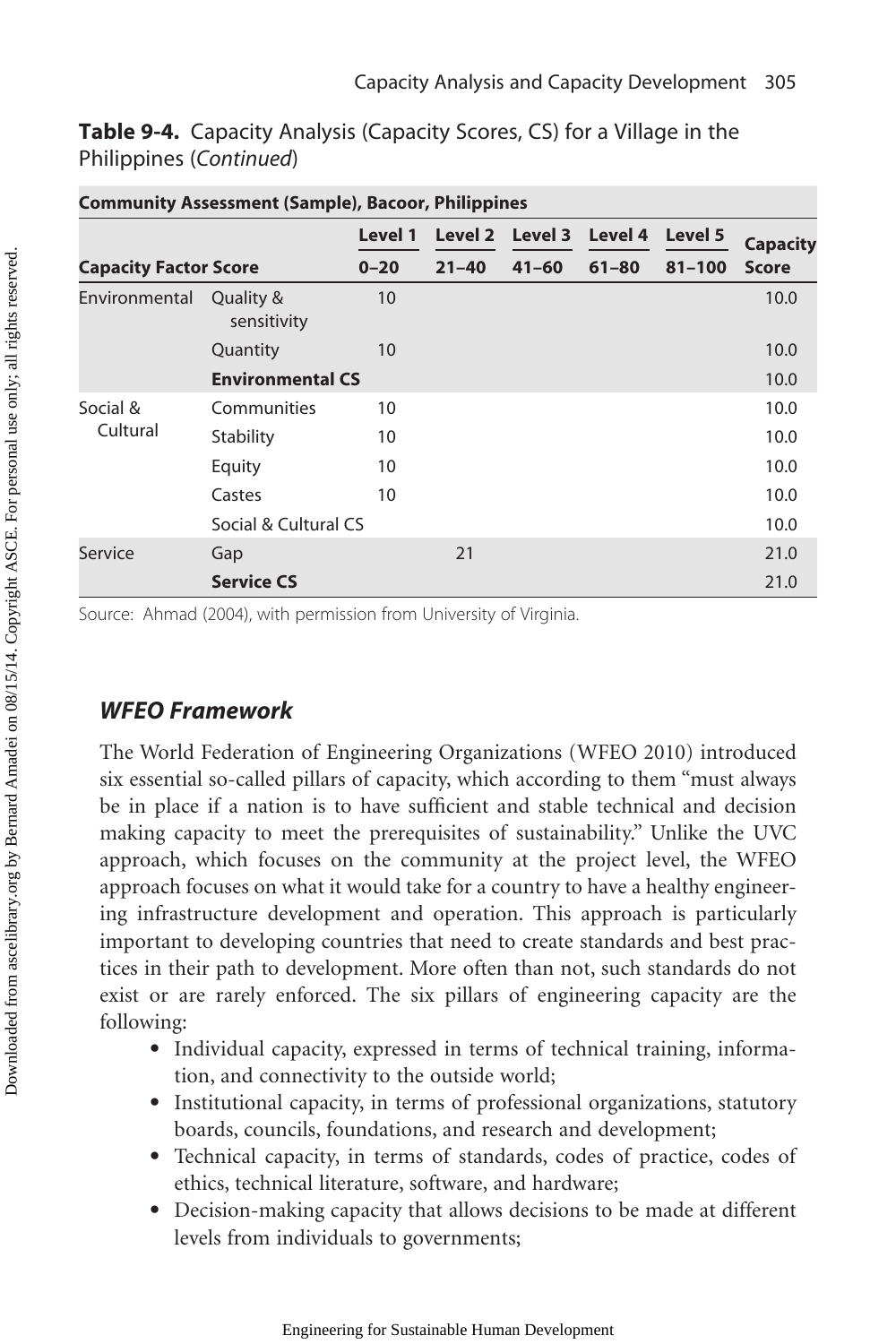- Business capacity where businesses are in place to support and contribute to infrastructure development, including retail and wholesale; and
- Resource and supply capacities in terms of access to equipment, materials, resources, raw and manufactured material, and in terms of quality and quantity.

No ratings and indicators specific to each form of capacity have been proposed by the WFEO to assess and rate qualitatively or quantitatively each capacity type listed above.

#### *The UNDP Capacity Assessment Framework*

The UNDP (2005, 2007, 2008) uses a different approach to capacity assessment that is more appropriate at the country level (programmatic and planning) rather than at the project level. A special effort has been made to show how the framework coincides with others proposed in the development literature (UNDP 2008). The more global perspective of the UNDP capacity assessment framework complements the UVC approach, which is more project specific.

Using the enabling environment as a point of entry, and once local ownership of the capacity development outcome has been established, capacity is assessed along two dimensions. In the first one, instead of considering specific capacities, the UNDP approach looks at existing core issues representing "areas where capacity change happens most frequently within and across a variety of sectors and themes" at the country level. These issues include (1) institutional arrangements, (2) leadership, (3) knowledge, and (4) accountability. The second dimension in the UNDP approach is to assess the functional capacities that are necessary "for creating and managing policies, legislations, strategies and programmes." They include stakeholders' engagement; situation assessment and vision and mandate definition; formulation of policies and strategies; budgeting, management, and implementation; and evaluation.

### 9.3 Capacity Development Response

According to UNDP (2009), effective capacity development response starts with addressing three basic questions: "(i) to what end do we need to develop the capacity, what will be the purpose; (ii) whose capacities need to be developed, which group or individual needs to be empowered; and (iii) what kinds of capacities need to be developed to achieve the broader development objectives." Such questions are appropriate at all scales, ranging from the country to the project levels. In the ADIME-E framework, the action plan discussed in Chapter 8, including the logframe analysis, should provide answers to those three questions. As discussed in the following, further analysis may need to be carried out to refine these answers.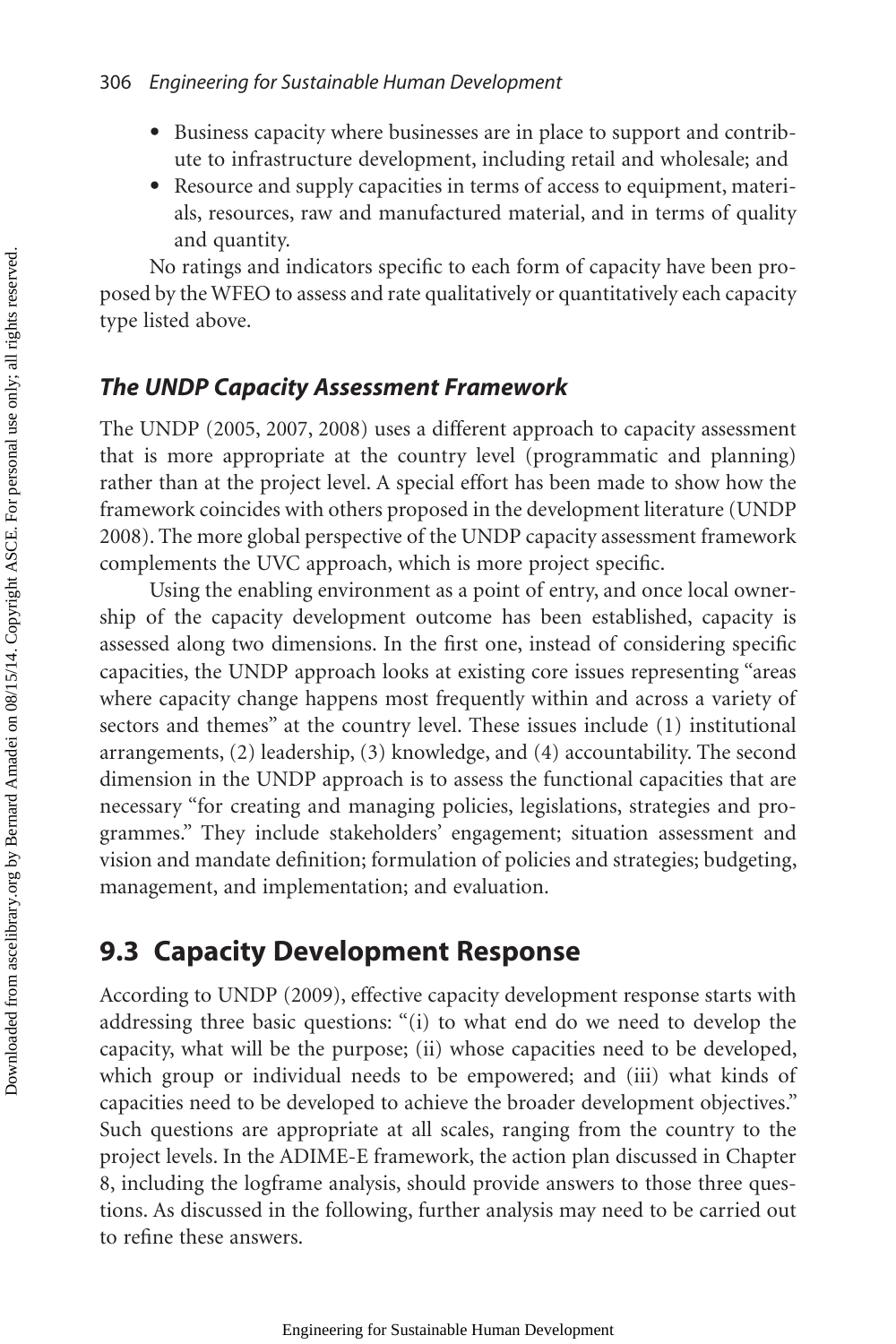Two steps in the capacity development response are outlined. The first step considers whether the proposed action plan outlined in Chapter 8 matches the current stage of community development and the solutions match the enabling environment. The second step explores strategies about what needs to be implemented to improve the enabling environment over time, and correspondingly what new solutions are more appropriate in that new environment. The UVC framework is used to illustrate these two steps, using MSS projects as an example.

#### *Matching the Solutions with the Level of Community Development*

Using the UVC framework again, once the stage of community development, measured by the TML, has been determined for a given service, the next step is to check whether the proposed solutions in the action plan discussed in Chapter 8 match the level of community development. For a given type of service, DWS, WSS, or MSW (or any other type of service) a technology requirement level (TRL) is determined. It is an indicator that essentially tells decision makers, out of all the technical solutions available to address a given service, which are likely to fit better with the current stage of community development. Those solutions serve as a starting point in the overall capacity development response. This approach is summarized in Figure 9-3 and explained in detail in the following.



#### Figure 9-3. Combining Community Capacity Assessment and Technology Assessment

Source: Adapted from Ahmad (2004), with permission from University of Virginia.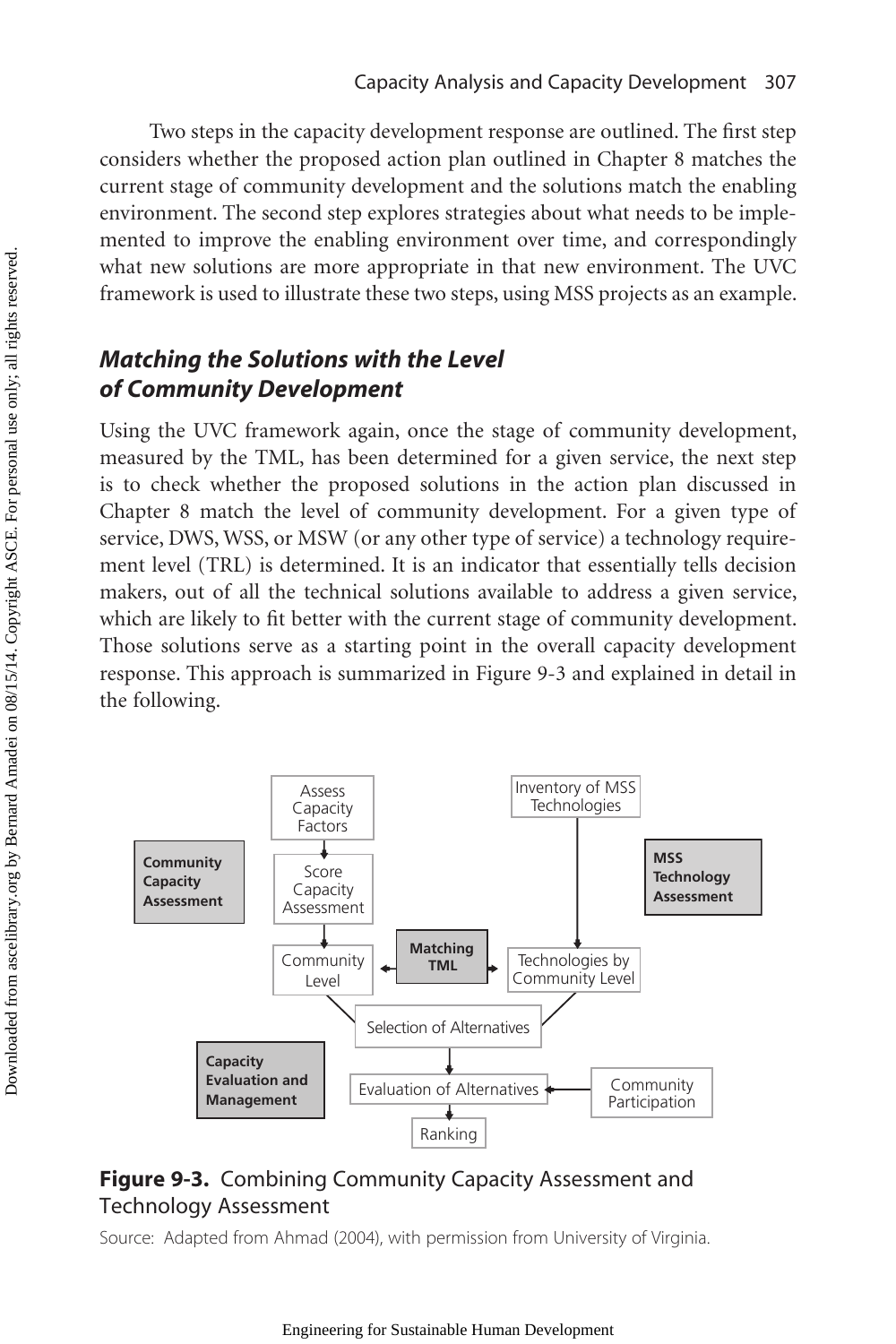

**Figure 9-4.** Six Steps in Technology Assessment

Source: Adapted from Ahmad (2004), with permission from University of Virginia.

Figure 9-3 shows two converging tracks. The left-hand track is used to determine the enabling environment and results in the TML, as discussed. The right-hand track, which is discussed here, starts with a review of technologies that are available for the service being addressed. A six-step process (Figure 9-4) results in classifying the service options and determining a TRL value. The entire approach is described in more detail in Ahmad (2004).

#### Step 1: List the Technologies

The first step is to list all of the technologies for the service of interest. In his thesis, Ahmad (2004) gives an inventory of some technologies that should be considered with DWS, WSS, and MSW services. Each technology is described in terms of various characteristics. Examples include components, blueprints, cost, operation and maintenance, energy requirements, technical knowledge requirements, institutional and societal requirements, and environmental considerations. Other characteristics may need to be added, such as performance under different past conditions or advantages and disadvantages.

As discussed in Chapter 15, the WASH literature contains many examples of technical solutions that can be used at the small-project scale. The reader may want to consult a series of booklets on innovative low-cost WASH technical solutions produced by the Netherlands Water Partnership entitled *Smart Water Solutions* (NWP 2006b); *Smart Sanitation Solutions* (NWP 2006a); and *Smart*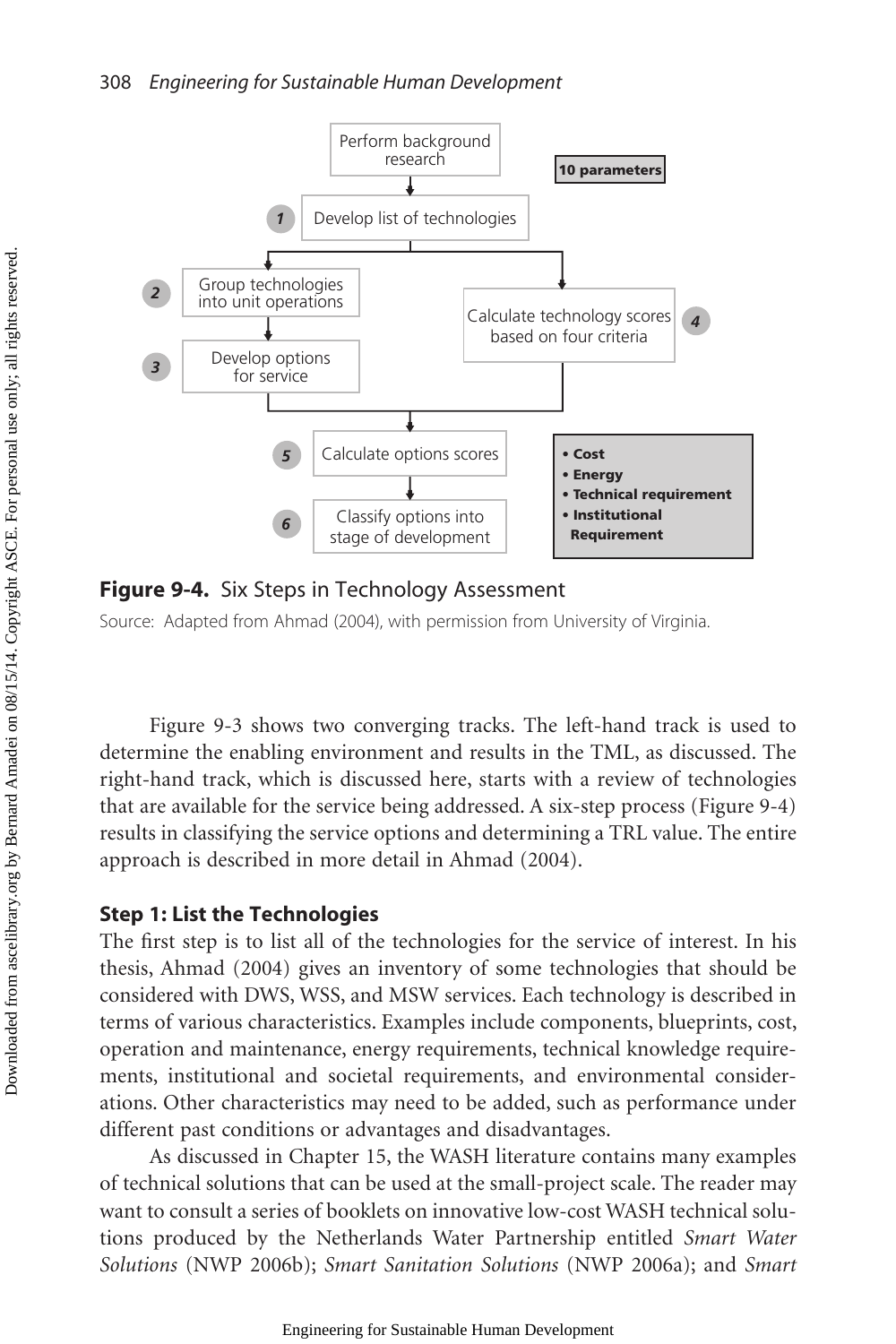*Hygiene Solutions* (NWP 2010). Other references include Pickford (2001), Jordan (2006); Laugesen and Fryd (2009); and Mihelcic et al. (2009).

#### Step 2: Define Unit Operations

Technologies are simply tools involved in the process of providing a service. They are important components of the unit operations (or processes) that contribute to the provision of that service:

- In DWS, bringing water to the customer consists of five unit operations: source, procurement, storage, treatment, and distribution.
- In WSS, there are four unit operations: collection, transfer, treatment, and disposal.
- In MSW, there are four unit operations: storage, transfer, disposal, and recovery. As remarked by Ahmad (2004), there may be several disposal and recovery phases.

The term "unit operation" is used to regroup technologies toward the provision of service. Tables 9-5a, 9-5b, and 9-5c show three lines of operations for DWS, WSS, and MSW, respectively.

#### Step 3: Create Service Options

For any given suite of unit operations in a service, various service options can be created. A service option is defined as "a series of technologies that when used together, lead to the provision of a municipal sanitation service" (Ahmad 2004). Looking at Tables 9.5a–c, the number of service options can be quite large if all technology combinations are possible. They include 4,200 DWS service options, 1,296 WSS service options, and 525 MSW options. Not all options are possible, and the next step is to reduce them to a manageable number.

#### Step 4: Calculate Technology Score

The various technologies used in the unit operations are rated based on four criteria (Table 9-6): cost, energy required, technical, and institutional factors (Ahmad 2004).

- *Cost* refers to the initial cost and annual operation and maintenance costs.
- *Energy required* relates to the energy requirement of the technology.
- *Technical* is about the technical knowledge required to install, operate, and maintain the technology.
- *Institutional factors* relate to the organizational structure that needs to be in place at the community level for the technology to succeed.

Based on the rating (low, medium, high) for each criterion, a certain number of points are assigned to each technology: 1 point for low, 5 points for medium, and 10 points for high. Finally, for each technology, a normalized score (score/[ $4 \times 10$ ]) is determined, as shown in Table 9-7 for the DWS technologies.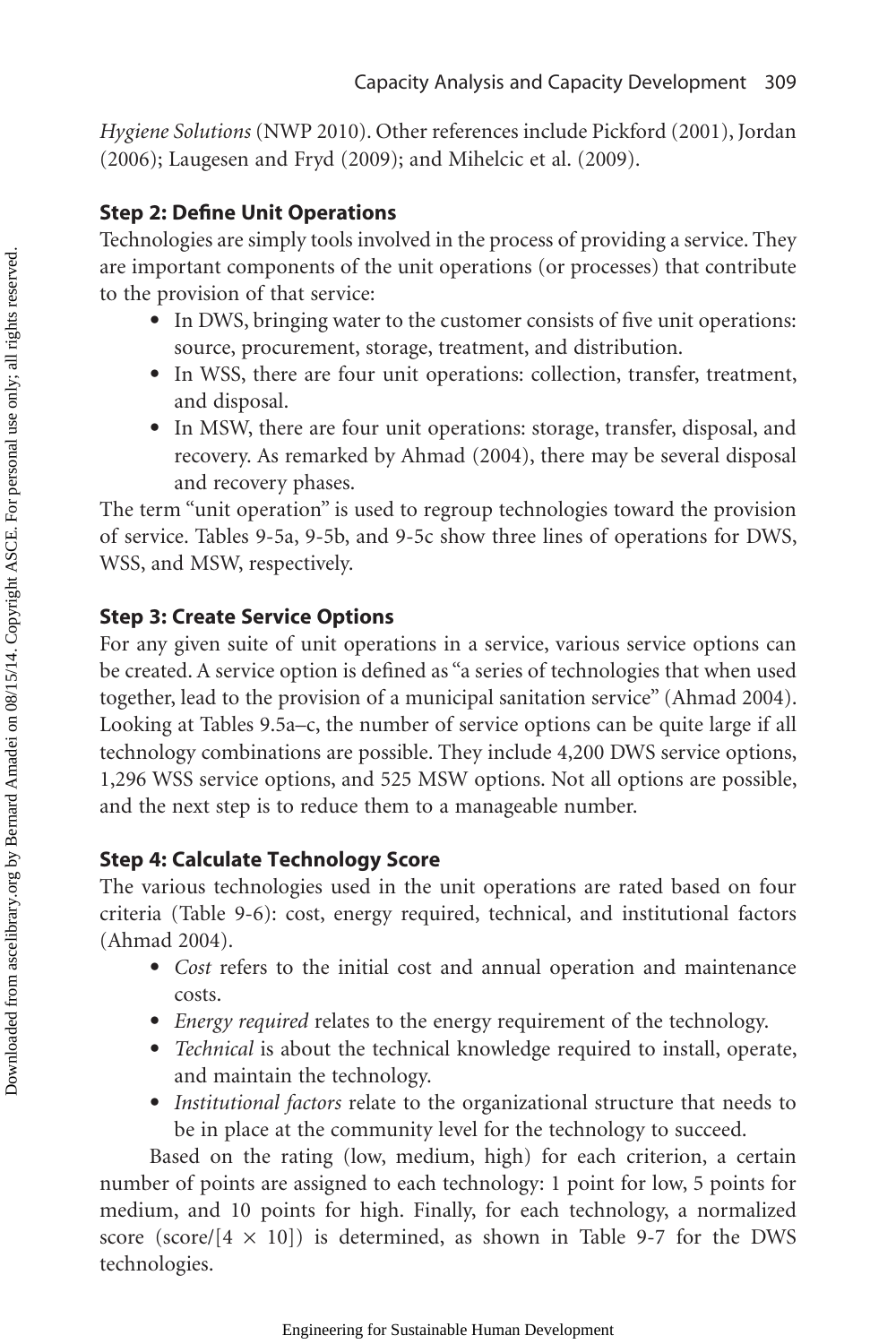| Source                                                                                                                                                                        | Procurement                                                                                                      | <b>Storage</b>                                                                                                                                                                                                         | <b>Treatment</b>                                                                                                                                                                        | <b>Distribution</b>                                                                        |
|-------------------------------------------------------------------------------------------------------------------------------------------------------------------------------|------------------------------------------------------------------------------------------------------------------|------------------------------------------------------------------------------------------------------------------------------------------------------------------------------------------------------------------------|-----------------------------------------------------------------------------------------------------------------------------------------------------------------------------------------|--------------------------------------------------------------------------------------------|
| Rooftop water harvesting<br>Surface water abstraction<br>Ground level catchment<br>Spring water captation<br>Hand dug well<br>Subsurface dam<br>Drilled well<br>$\widehat{a}$ | Handpump-Deep well<br>Rope and bucket w/<br>Motorized pump<br>Standpump<br>Handpump<br>windlass<br><b>Bucket</b> | Reservoir<br>Cistern<br><b>Barrel</b><br>None<br>Tank                                                                                                                                                                  | Ultraviolet light<br>Slow sand filter<br>Chlorination<br>Boiling<br>None                                                                                                                | Piped water (gravity)<br>Household water<br>connections<br>(pumped)<br>Piped water<br>None |
| Collection                                                                                                                                                                    | Transfer                                                                                                         | <b>Treatment</b>                                                                                                                                                                                                       | <b>Disposal</b>                                                                                                                                                                         |                                                                                            |
| Vault/Cartage<br>Septic/Tank<br>None<br>Bucket                                                                                                                                | Conventional sewerage<br>Small bore/settled<br>Drainage field<br>sewerage<br>None                                | Upflow anaerobic sludge blanket<br>Rotating biological contractor<br>Activated sludge process<br>Constructed wetlands<br>Soil aquifer treatment<br>Stabilization ponds<br>Oxidation ditch<br>Trickling filters<br>None | Ventilated improved pit latrine<br>Double vault compost latrine<br>Cistem flush toilet<br>Pour flush toilet<br>Drainage field<br>Composting<br>Aqua privy<br>Pit privy<br><b>Burial</b> |                                                                                            |
| වු                                                                                                                                                                            |                                                                                                                  |                                                                                                                                                                                                                        |                                                                                                                                                                                         |                                                                                            |
| <b>Storage</b>                                                                                                                                                                | <b>Transfer</b>                                                                                                  | <b>Disposal</b>                                                                                                                                                                                                        | Recovery                                                                                                                                                                                |                                                                                            |
| Communal bin<br>Household bin<br>None                                                                                                                                         | Noncompactor trucks<br>Compactor trucks<br>Human power<br>Animal power<br>None                                   | Waste discarded at source<br>Sanitary landfilling<br>Controlled dumps<br>Open burning<br>Open dumps<br>Incineration<br>None                                                                                            | Refuse-derived fuel<br>Recycling/reuse<br>Composting<br>Pyrolysis<br>None                                                                                                               |                                                                                            |
|                                                                                                                                                                               |                                                                                                                  |                                                                                                                                                                                                                        |                                                                                                                                                                                         |                                                                                            |

Downloaded from ascelibrary.org by Bernard Amadei on 08/15/14. Copyright ASCE. For personal use only; all rights reserved.

Downloaded from ascelibrary org by Bernard Amadei on 08/15/14. Copyright ASCE. For personal use only; all rights reserved.

 $\overline{\mathtt{e}}$ 

Source: Ahmad (2004), with permission from University of Virginia.

Source: Ahmad (2004), with permission from University of Virginia.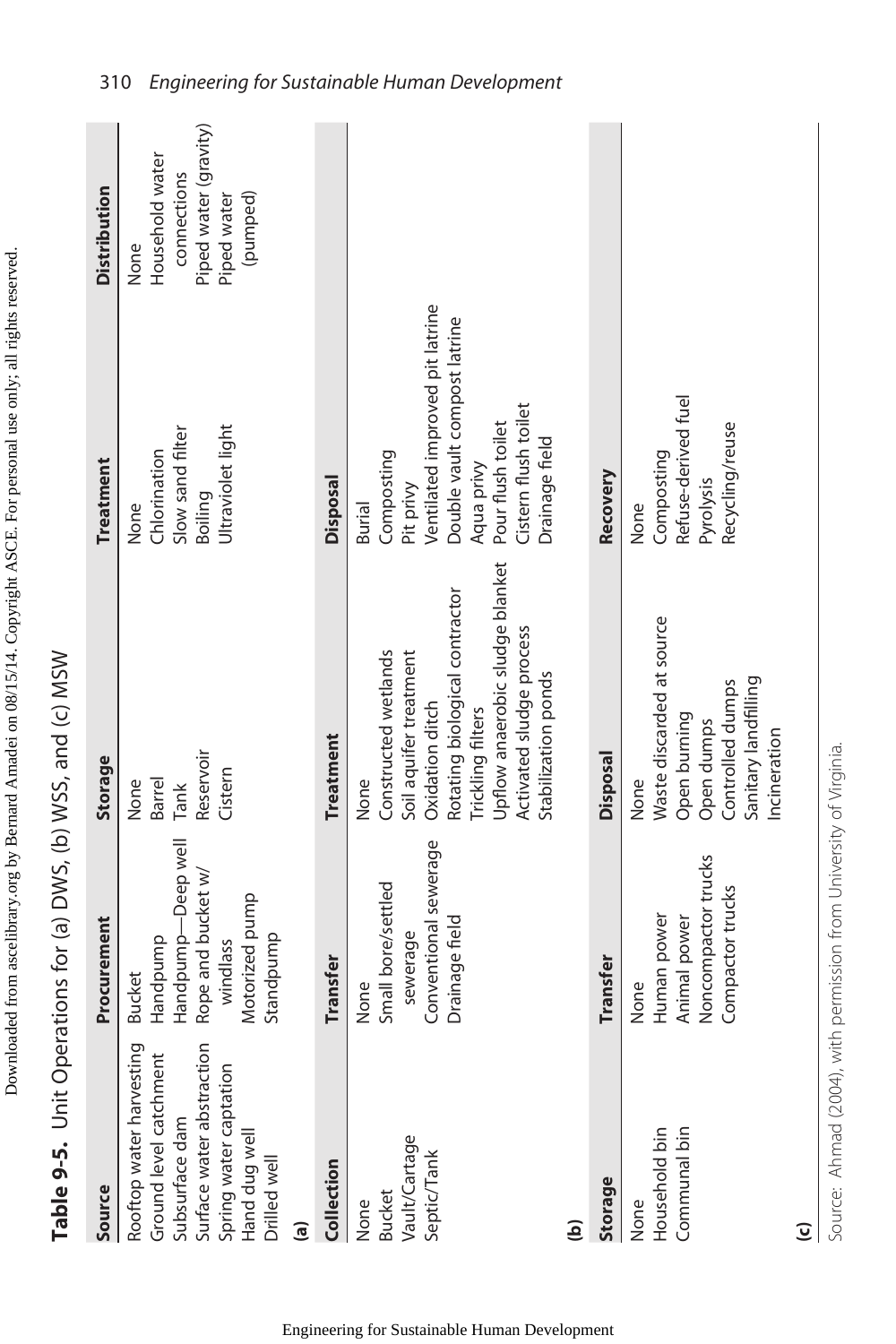| <b>Criteria</b>        | Level 1 (Low)                                                   | Level 2 (Medium)                          | Level 3 (High)                       |  |
|------------------------|-----------------------------------------------------------------|-------------------------------------------|--------------------------------------|--|
| Cost                   | Low cost                                                        | Moderate cost                             | High cost                            |  |
| <b>Energy Required</b> | No or minimal energy                                            | Medium energy                             | High energy                          |  |
| Technical              | Low level of technical<br>knowledge                             | Medium level of<br>technical<br>knowledge | High level of technical<br>knowledge |  |
| Institutional          | No formal organization<br>needed. I ow level of<br>organization | Moderate level of<br>organization         | High level of<br>organization        |  |
| Level                  |                                                                 |                                           |                                      |  |
| Low                    |                                                                 |                                           |                                      |  |
| Medium                 |                                                                 | 5                                         |                                      |  |
| High                   |                                                                 | 10                                        |                                      |  |

**Table 9-6.** Classification of Service Options

Source: Ahmad (2004), with permission from University of Virginia.

#### Step 5: Calculate Option Scores

For each of the 4,200 DWS service options, 1,296 WSS service options, and 525 MSW service options, an option score is calculated as follows:

Option Score = 
$$
\frac{\sum x_i + w[x_1 x_2 \dots x_N]}{N + w}
$$

In this equation,  $x_i$  is the score based on the technology for each unit operation *i* = 1, *N* where *N* is the number of unit operations for the service option. In our case and according to Table 9-5, *N* = 5 (DWS score), 4 (WSS score), and 4 (MSW score). In the equation, *w* is a reward factor weight that is larger than 0 when all unit operations are present. If one of them is missing, the second term in the numerator is automatically equal to zero, thus creating a built-in handicap and lower score.

#### Step 6: Calculate the Technology Requirement Level

The option score is then converted into a technology requirement level (TRL) value, as shown in Table 9-8. Only service options that have a TRL less than or equal to the technology management level (TML) of the community are retained as viable options. In other words, according to this methodology, only alternative service options that match the level of development of the community can be selected. This process reduces the number of potential alternative service options considerably.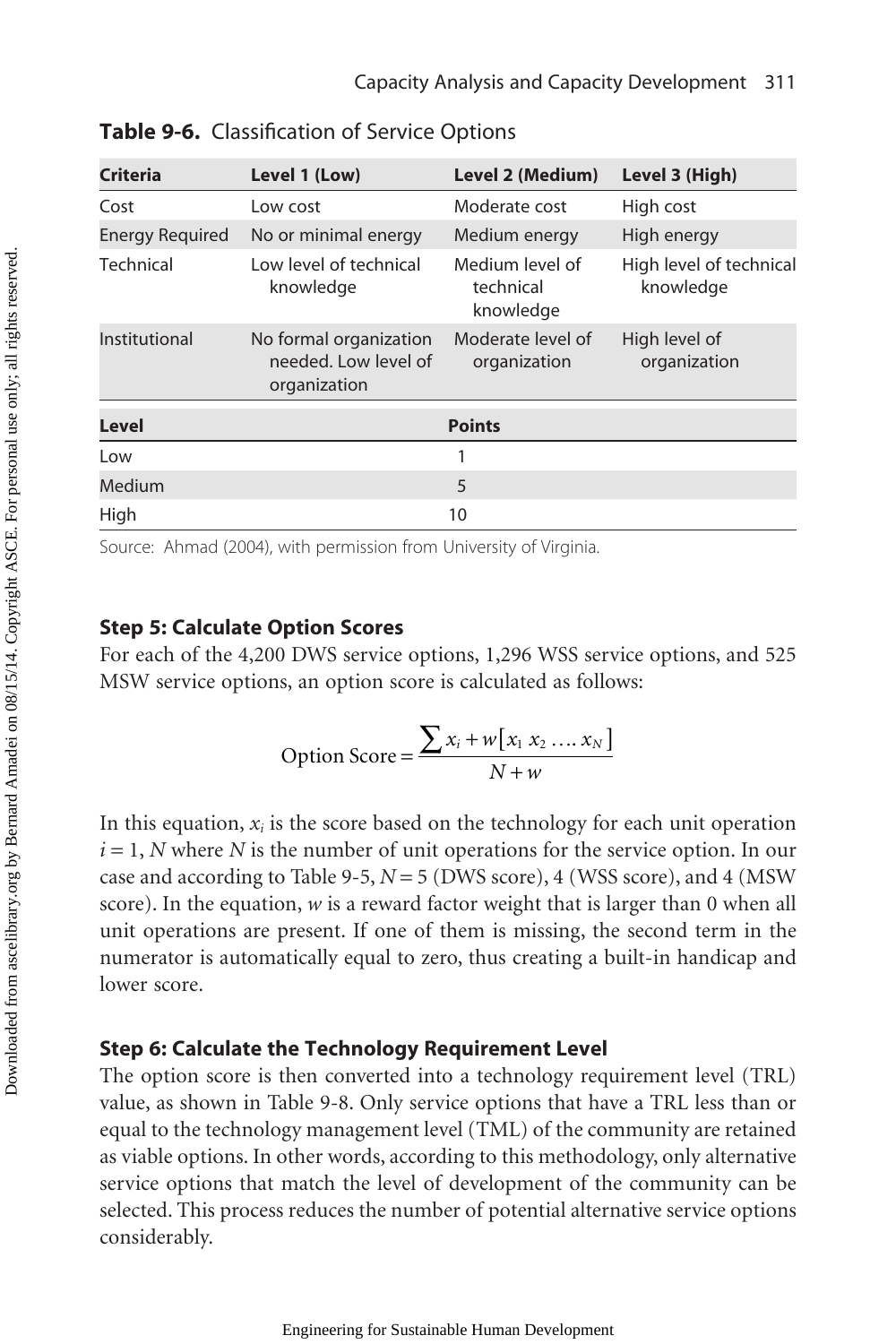Downloaded from ascelibrary org by Bernard Amadei on 08/15/14. Copyright ASCE. For personal use only; all rights reserved. Downloaded from ascelibrary.org by Bernard Amadei on 08/15/14. Copyright ASCE. For personal use only; all rights reserved.

Table 9-7. Examples of Technology Scores for each DWS Technology

Table 9-7. Examples of Technology Scores for each DWS Technology

| <b>Unit Process</b>   | Technologies                  | Cost                     | Energy                   | <b>Technical</b>         | Institutional            | Score                    | <b>NScore</b> |
|-----------------------|-------------------------------|--------------------------|--------------------------|--------------------------|--------------------------|--------------------------|---------------|
| Drinking Water Supply |                               |                          |                          |                          |                          |                          |               |
| Source                | Rooftop water harvesting      | Medium                   | $\geq$                   | Medium                   | $\sim$                   | $\overline{C}$           | 0.30          |
|                       | Ground level catchment system | High                     | $\sim$                   | Medium                   | Low                      | $\supset$                | 0.43          |
|                       | Subsurface dam                | Medium                   | Low                      | Medium                   | Medium                   | $\frac{6}{2}$            | 0.40          |
|                       | Surface water abstraction     | Low                      | <b>NOT</b>               | Low                      | Low                      | 4                        | 0.10          |
|                       | Spring water captation        | Low                      | Low                      | Medium                   | High                     | $\overline{\phantom{0}}$ | 0.43          |
|                       | Hand-dug well                 | Medium                   | Low                      | Medium                   | Low                      | $\overline{2}$           | 0.30          |
|                       | Drilled well                  | Medium                   | High                     | High                     | Medium                   | $\overline{50}$          | 0.75          |
| Procurement           | <b>Bucket</b>                 | $\sum_{i=1}^{n}$         | $\sim$                   | $\overline{\phantom{0}}$ | $\sum_{i=1}^{n}$         | 4                        | 0.10          |
|                       | Handpump                      | $\overline{\phantom{0}}$ | $\overline{\phantom{0}}$ | Medium                   | $\overline{\phantom{0}}$ | ∞                        | 0.20          |
|                       | Handpump—Deep well            | Low                      | $\overline{\phantom{0}}$ | High                     | $\sim$                   | m                        | 0.33          |
|                       | Rope and bucket w/windlass    | $\sum_{i=1}^{n}$         | $\overline{\phantom{0}}$ | Low                      | $\sim$                   | 4                        | 0.10          |
|                       | Motorized pump                | Medium                   | High                     | High                     | $\sim$                   | 26                       | 0.65          |
|                       | Standpost                     | High                     | $\sum_{i=1}^{\infty}$    | Medium                   | High                     | 26                       | 0.65          |
| Storage               | <b>Barrel</b>                 | Low                      | <b>NOT</b>               | Low                      | $\sim$                   | 4                        | 0.10          |
|                       | Tank                          | Medium                   | Low                      | Low                      | Low                      | ∞                        | 0.20          |
|                       | Reservoir                     | High                     | <b>NOT</b>               | Medium                   | Medium                   | 21                       | 0.53          |
|                       | Cistern                       | Low                      | Low                      | Low                      | Low                      | 4                        | 0.10          |
| Treatment             | Chlorination                  | $\overline{\phantom{0}}$ | $\overline{\phantom{0}}$ | Medium                   | Medium                   | $\overline{c}$           | 0.30          |
|                       | Slow sand filter              | $\overline{\phantom{0}}$ | $\leq$                   | Medium                   | $\overline{\text{Cov}}$  | ∞                        | 0.20          |
|                       | Boiling                       | Low                      | Medium                   | $\sim$                   | Low                      | $\infty$                 | 0.20          |
|                       | Ultraviolet light             | Medium                   | High                     | High                     | High                     | 35                       | 0.88          |
| Distribution          | Household water connections   | High                     | $\overline{10}$          | High                     | High                     | $\overline{31}$          | 0.78          |
|                       | Piped water (gravity)         | Medium                   | Low                      | High                     | High                     | 26                       | 0.65          |
|                       | Piped water (pumped)          | High                     | Medium                   | High                     | High                     | 35                       | 0.88          |

Source: Ahmad (2004), with permission from University of Virginia.

Source: Ahmad (2004), with permission from University of Virginia.

J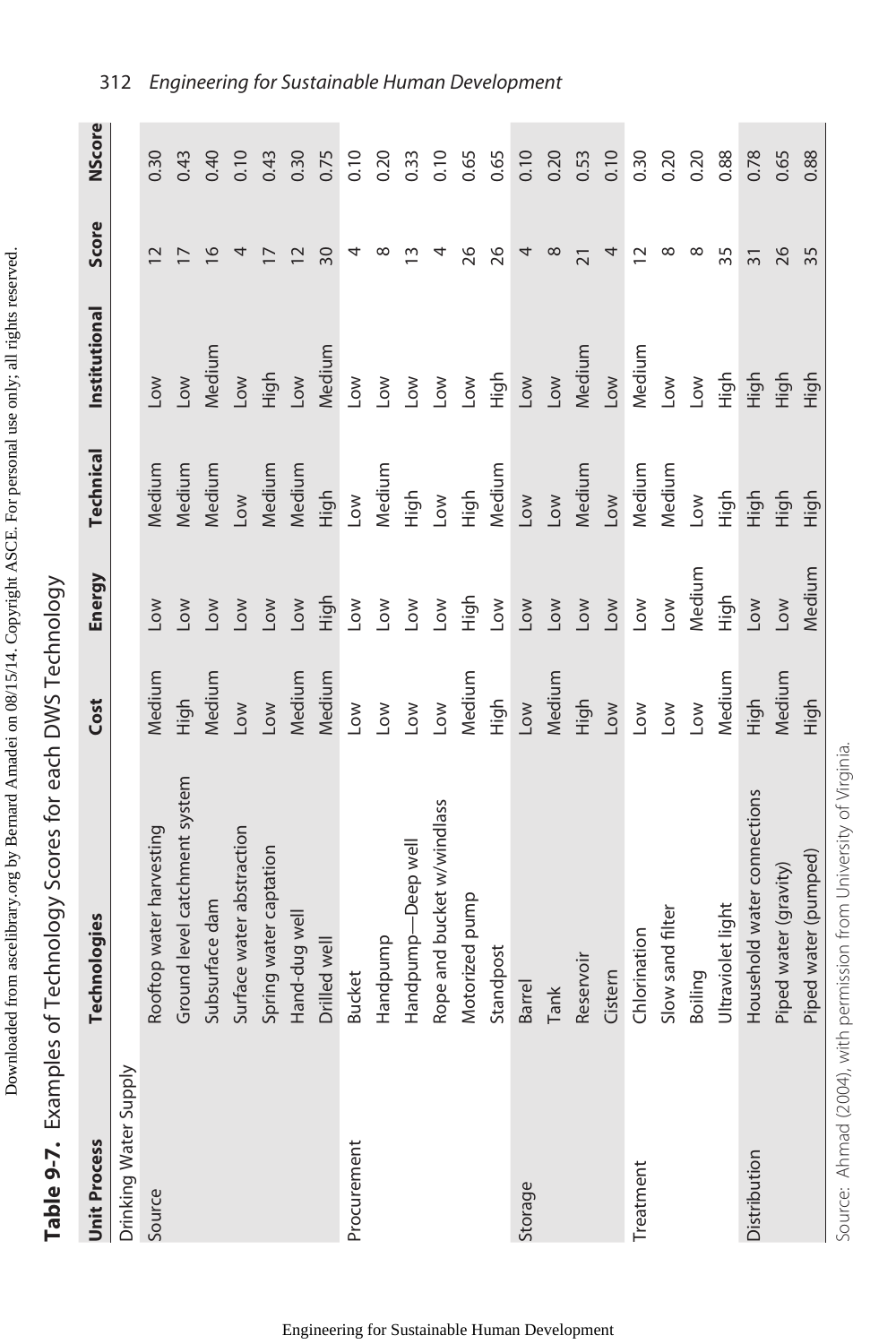| ֘֒<br>í                                                      |
|--------------------------------------------------------------|
|                                                              |
|                                                              |
|                                                              |
|                                                              |
|                                                              |
|                                                              |
| j                                                            |
| ֘֒                                                           |
|                                                              |
| $\frac{1}{2}$                                                |
|                                                              |
|                                                              |
|                                                              |
|                                                              |
|                                                              |
|                                                              |
| i                                                            |
|                                                              |
| ļ<br>l                                                       |
|                                                              |
|                                                              |
|                                                              |
|                                                              |
|                                                              |
|                                                              |
| i                                                            |
| ļ                                                            |
| ֖֖֧ׅ֖֧֧֧֪ׅ֖֧֚֚֚֚֚֚֚֚֚֚֚֚֚֚֚֚֚֚֚֚֚֚֚֚֚֚֚֚֚֚֚֚֚֚֚֚֡֡֝֡֡֓֞֝֞֝֬֝ |
|                                                              |
| l                                                            |
|                                                              |
|                                                              |
|                                                              |
|                                                              |
|                                                              |
|                                                              |
|                                                              |
| ֖֦֧֦֦֖֚֚֚֚֚֚֚֡֝֬                                             |
|                                                              |
|                                                              |
|                                                              |
|                                                              |
| i                                                            |
|                                                              |
|                                                              |
|                                                              |
|                                                              |
|                                                              |
|                                                              |
|                                                              |
|                                                              |
|                                                              |
|                                                              |
|                                                              |
| I                                                            |
|                                                              |
|                                                              |
| ׇׇ֘֝֕֡                                                       |
|                                                              |
|                                                              |
|                                                              |
|                                                              |
| <b>CONTRACTOR</b>                                            |
|                                                              |
|                                                              |
|                                                              |
| ֖֖֖֖֚֚֚֚֚֚֬                                                  |
| l                                                            |
|                                                              |
|                                                              |
|                                                              |
|                                                              |
|                                                              |
|                                                              |
|                                                              |
|                                                              |
|                                                              |
|                                                              |
| ì                                                            |
| <b>CERA</b>                                                  |
| l<br>١                                                       |

| Stage of | <b>Dvlpt</b>        |                             | $\overline{\mathsf{C}}$        | $\sim$                      | $\overline{\mathsf{C}}$     |                             | $\overline{\mathsf{C}}$        |                             | $\sim$                      |                             |
|----------|---------------------|-----------------------------|--------------------------------|-----------------------------|-----------------------------|-----------------------------|--------------------------------|-----------------------------|-----------------------------|-----------------------------|
|          | Score               | 0.078                       | 0.230                          | 0.206                       | 0.250                       | 0.137                       | 0.289                          | 0.265                       | 0.309                       | 0.118                       |
|          | ш                   |                             | 0.775                          | 0.65                        | 0.875                       |                             | 0.775                          | 0.65                        | 0.875                       | 0                           |
|          | <b>Distribution</b> | None                        | Household water<br>connections | Piped water<br>(gravity)    | (pumped)<br>Piped water     | None                        | Household water<br>connections | Piped water<br>(gravity)    | (pumped)<br>Piped water     | None                        |
|          | $\Omega$            | 0                           | $\circ$                        | $\circ$                     | $\circ$                     | $\frac{3}{2}$               | 0.3                            | $\frac{3}{2}$               | $0.\overline{3}$            | 0.2                         |
|          | Treatment           | None                        | None                           | None                        | None                        | Chlorination                | Chlorination                   | Chlorination                | Chlorination                | Slow Sand Filter            |
|          | U                   | $\circ$                     | $\circ$                        | $\circ$                     | $\circ$                     | 0                           | $\circ$                        | $\circ$                     | $\circ$                     | $\circ$                     |
|          | <b>Storage</b>      | None                        | None                           | None                        | None                        | None                        | None                           | None                        | None                        | None                        |
|          | œ                   | $\overline{c}$              | $\overline{0}$                 | $\overline{0}$              | $\overline{0}$              | $\overline{0}$              | $\overline{0}$ .               | $\overline{0}$              | $\overline{0}$              | $\overline{c}$              |
|          | Procurement         | <b>Bucket</b>               | <b>Bucket</b>                  | <b>Bucket</b>               | <b>Bucket</b>               | <b>Bucket</b>               | <b>Bucket</b>                  | Bucket                      | <b>Bucket</b>               | Bucket                      |
|          |                     | $\frac{3}{2}$               | $\frac{3}{2}$                  | $0.\overline{3}$            | $0.\overline{3}$            | $\frac{3}{2}$               | $\frac{3}{2}$                  | $\frac{3}{2}$               | $\frac{3}{2}$               | $0.\overline{3}$            |
|          | No<br>Source        | Rooftop water<br>harvesting | Rooftop water<br>harvesting    | Rooftop water<br>harvesting | Rooftop water<br>harvesting | Rooftop water<br>harvesting | Rooftop water<br>harvesting    | Rooftop water<br>harvesting | Rooftop water<br>harvesting | Rooftop water<br>harvesting |
|          |                     |                             | $\sim$                         | S                           | 4                           | 5                           | $\circ$                        | $\overline{ }$              | $\infty$                    | Q                           |

| l              |
|----------------|
|                |
|                |
| I              |
| $\ddot{\zeta}$ |
|                |
| Ì<br>١         |
|                |
|                |
|                |
| ነ              |
|                |
|                |
| 5<br>)<br>     |
|                |
| cs             |
|                |
|                |
| I              |
| ת<br>:<br>:    |
| :<br>(         |
|                |
| ;<br>:<br>i    |
|                |
|                |
|                |
|                |
| $\frac{1}{2}$  |
|                |
| $\mathbf{r}$   |
|                |
|                |
|                |
|                |
|                |
|                |
| ミヘート・ヘー        |
|                |
|                |
|                |
| I              |
|                |
| Table 9-8.     |
|                |
|                |
|                |
|                |

 $\overline{1}$ 

#### Capacity Analysis and Capacity Development 313

10 Rooftop water harvesting

 $\supseteq$ 

Rooftop water

11 Rooftop water harvesting

 $\overline{1}$ 

Rooftop water

12 Rooftop water harvesting

 $\overline{c}$ 

Rooftop water

0.3 Bucket 0.1 None 0 Slow Sand Filter 0.2 Household water

 $\circ$ 

None

 $\overline{0}$ .

**Bucket** 

 $0.\overline{3}$ 

Slow Sand Filter

0.3 Bucket 0.1 None 0 Slow Sand Filter 0.2 Piped water

 $\circ$ 

None

 $\overline{0}$ 

**Bucket** 

 $0.\overline{3}$ 

0.3 Bucket 0.1 None 0 Slow Sand Filter 0.2 Piped water

 $\circ$ 

None

 $\overline{0}$ .

**Bucket** 

 $0.\overline{3}$ 

connections

(gravity

Piped water

 $0.2$ 

Slow Sand Filter

(pumped)

Piped water

 $0.2$ 

Slow Sand Filter

0.775 0.270 2

0.775

Household water connections

 $0.2$ 

0.270

 $\sim$ 

0.65 0.245 2

0.65

0.245

 $\sim$ 

0.875 0.289 2

0.875

0.289

 $\sim$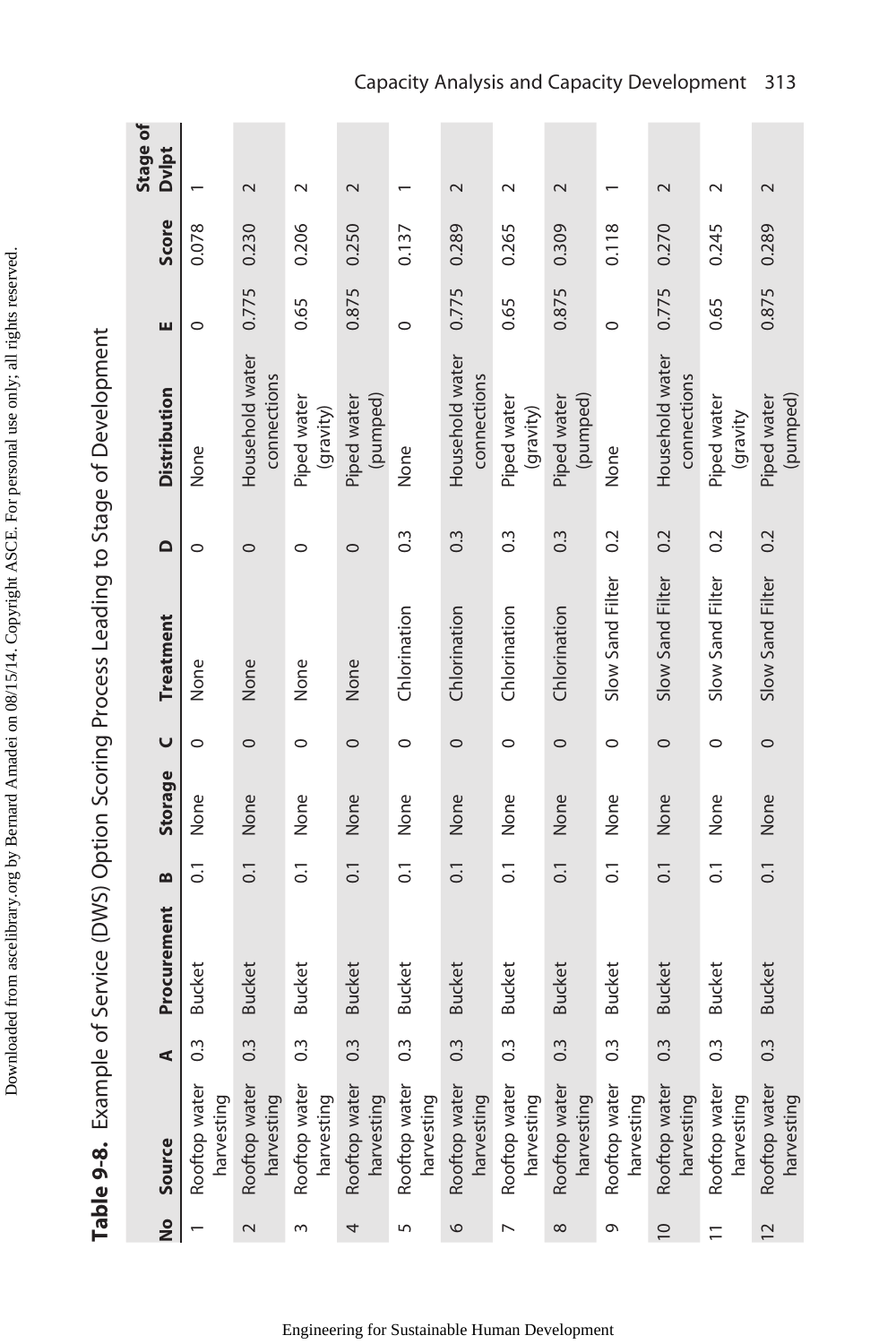Downloaded from ascelibrary.org by Bernard Amadei on 08/15/14. Copyright ASCE. For personal use only; all rights reserved. Downloaded from ascelibrary.org by Bernard Amadei on 08/15/14. Copyright ASCE. For personal use only; all rights reserved.

| $\frac{1}{2}$   | Source                      |                  | Procurement   | $\bf{a}$         | <b>Storage</b>              | $\cup$  | Treatment         | $\Omega$       | <b>Distribution</b>            | Щ       | Score | Stage of<br><b>Dvlpt</b> |
|-----------------|-----------------------------|------------------|---------------|------------------|-----------------------------|---------|-------------------|----------------|--------------------------------|---------|-------|--------------------------|
| $\frac{1}{2}$   | Rooftop water<br>harvesting | $0.\overline{3}$ | <b>Bucket</b> | $\overline{0}$   | None                        | $\circ$ | Boiling           | $\overline{0}$ | None                           | $\circ$ | 0.118 |                          |
| $\overline{4}$  | Rooftop water<br>harvesting | 0.3              | <b>Bucket</b> | $\overline{0}$ . | None                        | $\circ$ | Boiling           | 0.2            | Household water<br>connections | 0.775   | 0.270 | $\sim$                   |
| $\overline{1}$  | Rooftop water<br>harvesting | $0.\overline{3}$ | <b>Bucket</b> | $\overline{0}$   | None                        | $\circ$ | Boiling           | 0.2            | Piped water<br>(gravity)       | 0.65    | 0.245 | $\sim$                   |
| $\frac{1}{6}$   | Rooftop water<br>harvesting | $0.\overline{3}$ | <b>Bucket</b> | $\overline{0}$ . | None                        | $\circ$ | Boiling           | 0.2            | (pumped)<br>Piped water        | 0.875   | 0.289 | $\sim$                   |
| $\overline{17}$ | Rooftop water<br>harvesting | $0.\overline{3}$ | <b>Bucket</b> | $\overline{0}$ . | None                        | $\circ$ | Ultraviolet light | 0.875          | None                           | $\circ$ | 0.250 | $\sim$                   |
| $\frac{8}{1}$   | Rooftop water<br>harvesting | $0.\overline{3}$ | <b>Bucket</b> | $\overline{0}$   | None                        | $\circ$ | Ultraviolet light | 0.875          | Household water<br>connections | 0.775   | 0.402 | $\sim$                   |
| $\overline{0}$  | Rooftop water<br>harvesting | $0.\overline{3}$ | <b>Bucket</b> | $\overline{0}$   | None                        | $\circ$ | Ultraviolet light | 0.875          | Piped water<br>(gravity)       | 0.65    | 0.377 | $\sim$                   |
| 20              | Rooftop water<br>harvesting | $0.\overline{3}$ | <b>Bucket</b> | $\overline{0}$ . | None                        | $\circ$ | Ultraviolet light | 0.875          | (pumped)<br>Piped water        | 0.875   | 0.422 | 3                        |
|                 | <b>Option Score</b>         |                  |               |                  | <b>Stage of Development</b> |         |                   |                |                                |         |       |                          |
| $0.0 - 0.2$     |                             |                  |               |                  |                             |         |                   |                |                                |         |       |                          |
| $0.21 - 0.4$    |                             |                  |               |                  |                             |         |                   |                |                                |         |       |                          |
| $0.41 - 0.6$    |                             |                  |               |                  |                             |         |                   |                |                                |         |       |                          |
| $0.61 - 0.8$    |                             |                  |               |                  |                             |         |                   |                |                                |         |       |                          |
| $0.81 - 1.0$    |                             |                  |               |                  |                             |         |                   |                |                                |         |       |                          |

Source: Ahmad (2004), with permission from University of Virginia.

Source: Ahmad (2004), with permission from University of Virginia.

Table 9-8. Example of Service (DWS) Option Scoring Process Leading to Stage of Development (Continued) Table 9-8. Example of Service (DWS) Option Scoring Process Leading to Stage of Development (*Continued*)

314 *Engineering for Sustainable Human Development*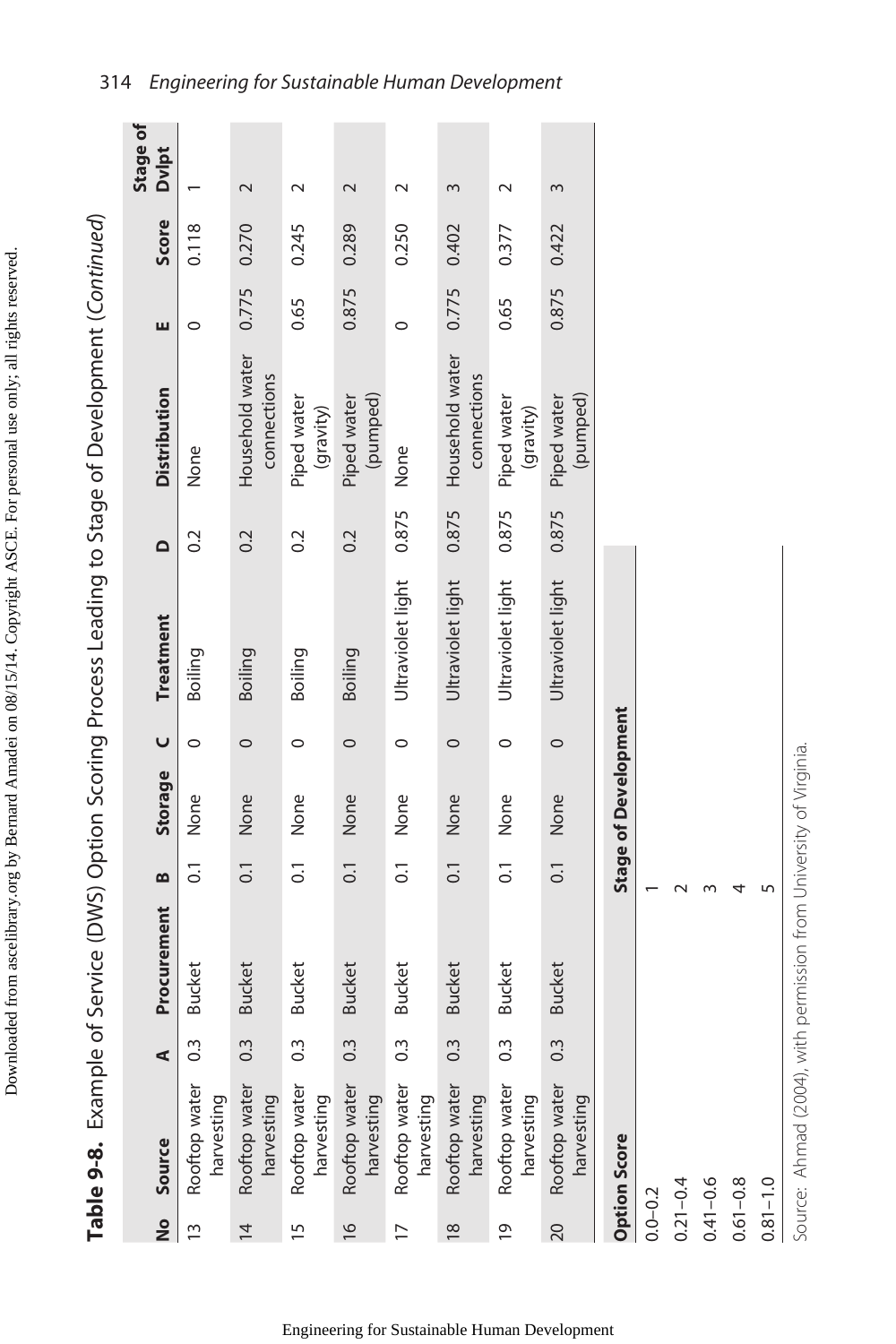#### Step 7: Evaluation of Alternatives

Using the aforementioned methodology, the focused strategy solutions, and the comprehensive action plan discussed in Chapter 8 for the problem at stake can be refined and improved. There is now a better understanding of the appropriateness of the solutions to the level of community development. The solutions in the final project action plan are obtained from those outlined in Step 6, combined with additional input through community participation. If necessary, a multicriteria utility matrix similar to the one discussed in Chapter 7 can be used. The criteria in the matrix may be the same as those discussed in Chapter 7, or new ones may be introduced, including new weighting factors.

Finally, a second filtering process consists of looking at the technical feasibility of the selected solutions. This step is usually done by technical personnel with expertise in the service area(s) being addressed.

#### Remarks

In the approach proposed by UVC, the TML defines the level of community development for a given service and is controlled by the weakest capacity category, which is a strong constraining factor. The approach also assumes that once the weakest link is resolved, the next weakest link becomes the constraining factor. In reality, this is rarely the case and a combination of capacity in different categories may contribute to the current enabling or constraining environment and may have to be addressed simultaneously. The problem is that the combination is not always well defined. This problem may require significant experience on the team and sometimes several rounds of trial and error.

#### *Capacity Development Response Strategies*

Because the enabling environment was measured using the TML, a community is limited as to the number of service options it can realistically handle in its current state of capacity. This limitation is indeed a common characteristic of small communities in developing countries because most of them are likely to rate at a development level of 1 or 2. An overall goal of capacity building and development is therefore to increase the enabling environment so that more effective solutions can be implemented over time. In the aforementioned example of the MSS project approach, stronger solutions are likely to yield better community health. According to Bouabib (2004), starting with a development level of 1 or 2, a community should seek to reach an MSS service level of 3 over a period of 2–5 years and a level of 4 or 5 over a period of 10–20 years, which is a realistic time frame in sustainable community development.

In general, the process of increasing the enabling environment of a community through capacity building takes time. As suggested by the UNDP (2009), indicators that monitor progress toward a clear, desirable outcome need to be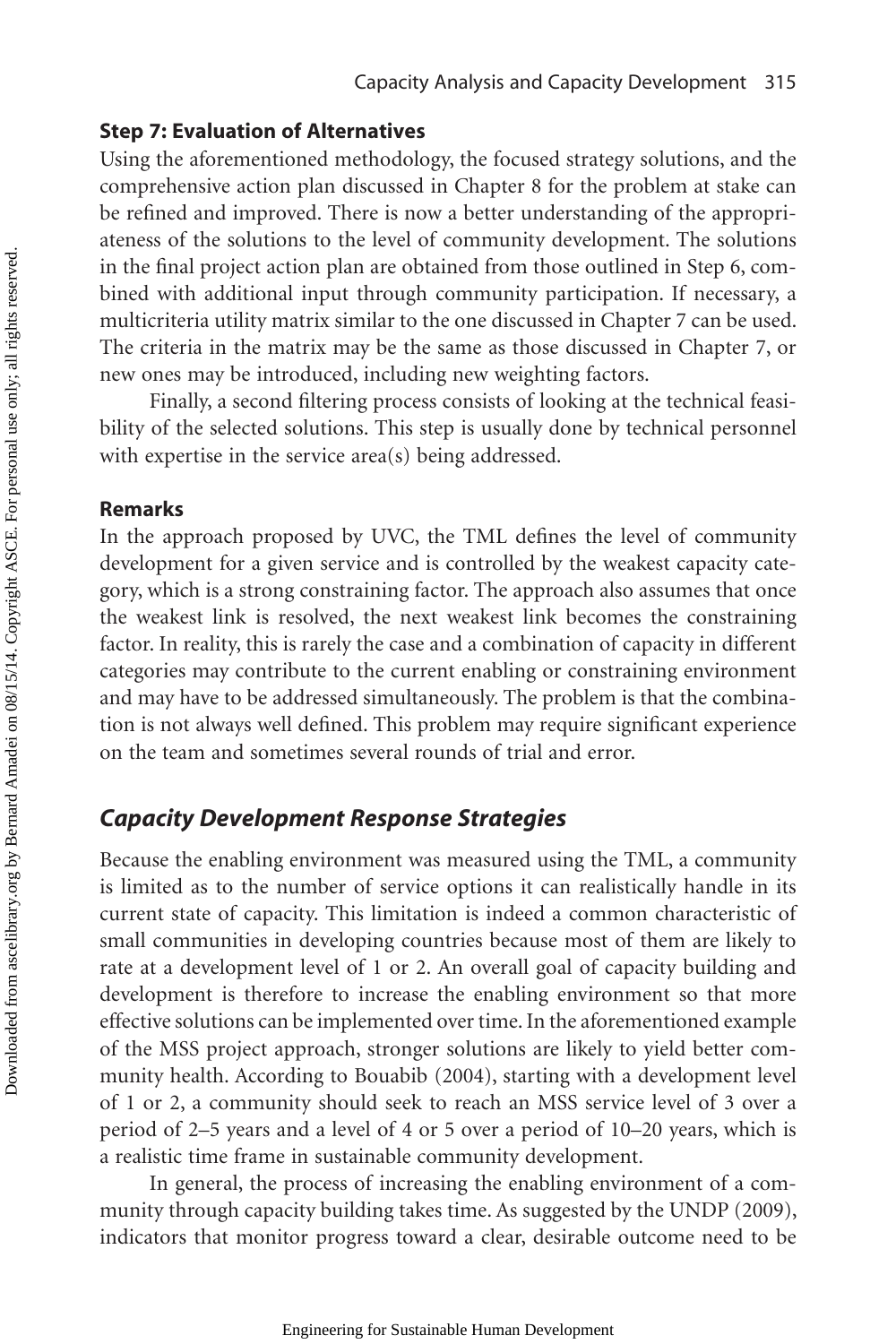included with verifiable means. The acronym SMART, discussed in Chapter 8, applies to these indicators as well. In developing countries, the longer the process of capacity development, the more likely it is to create challenges when dealing with the community stakeholders and external donors.

The tradeoff in small-scale community projects is likely to be between ensuring short-term and long-term solutions and balancing between quick project successes (with smaller returns) or long-term successes (with larger returns). In doing so, various strategies of capacity development may be followed (Morgan 1998). Within the context of small-scale projects in developing communities, they may consist of

- Eliminating capacity components that are more restraining than enabling,
- Making better use of and improving existing capacity,
- Building or strengthening existing capacity by adding resources, and/or
- Enabling the creation of new forms of capacity and their use through experimentation and learning.

The degree of success of the various strategies of capacity development depends on many factors and involves some components of risk. Among other things, any strategy must be owned by local stakeholders in the community who are directly involved in capacity development and are committed to its success. As remarked by Morgan (1998), no strategy works if it is imposed on "skeptical participants."

The success of capacity development strategies also depends on *what* components (tangible vs. intangible) in each category of capacity are being addressed and *how* they are being addressed. No magic formula or quick fix exists that guarantees success in capacity development. More specifically, the tangible components of capacity (e.g., infrastructure, natural resources, health, or institutions) are easier to influence, especially from the outside, which makes the results of capacity development more predictable. This notion applies to the technical MSS solutions discussed earlier in this chapter.

However, the less tangible components, such as behavior change, values, or motivation, cannot be influenced by outsiders, who can at best serve as facilitators of resourcefulness, e.g., provide resources and advise on process rather than deliver the expected outcomes (Lavergne and Saxby 2001). Such components have the potential to derail a project. As a result, special measures such as monitoring and evaluation need to be taken to prevent the creation of undesirable results that may negatively affect community livelihood.

#### 9.4 Chapter Summary

In summary, capacity analysis helps in refining and improving the solutions and project action plans discussed in Chapter 8. More specifically, it addresses the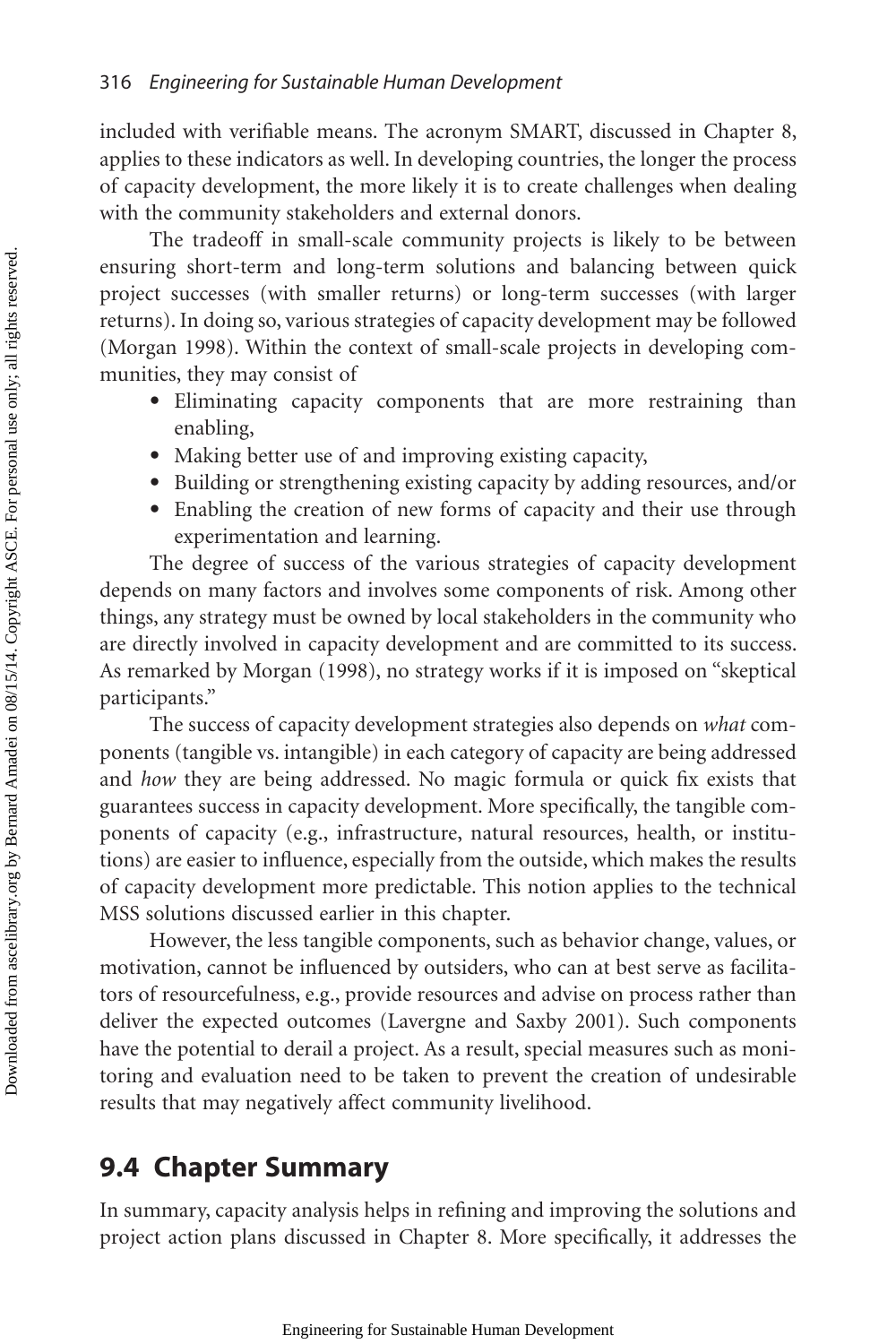ability of a community to handle the action plan in terms of skills, knowledge, capabilities, and resources. Capacity analysis also assesses whether the community is able to overcome any constraining environment and move forward in its development.

At the end of the capacity analysis, there is a better understanding of the community's enabling environment, what it can do, what it cannot do, and how it needs to be strengthened. In general, the results of capacity analysis can be expressed in quantitative (capacity factors) or qualitative terms (high, medium, or low). Finally, it is important to remember that the capacity development program must be created through a participatory and locally generated process.

Because of the inherent nature of developing communities, it is likely that the capacity baseline is low from the beginning. It is also likely that the rate of capacity development moves slowly as well. However, there are ways to fast-track the development if a special effort is made by outsiders, in participation with the communities, to identify using appreciative inquiry with the positive deviant individuals and groups in the community; i.e., those change makers who are successful at addressing problems because of their uncommon habits, behaviors, and attitudes (Pascale et al. 2010). The challenge then becomes understanding the reasons for success of the positive deviants and how to encourage others to adopt their behaviors and attitudes through behavior change and thinking differently.

#### References

- Ahmad, T. T. (2004). "A classification tool for selecting sanitation service options in lower income communities." M.S. dissertation, University of Virginia, Charlottesville, VA.
- Bolger, J. (2000). "Capacity development: Why, what and how." Capacity development occasional papers 1(1). Canadian International Development Agency (CIDA) policy branch, CIDA, Guatineau, Quebec.
- Bouabib, A. (2004). "Requirements analysis for sustainable sanitation systems in low-income communities." M.S. dissertation, University of Virginia, Charlottesville, VA.
- Faeh, C., et al. (2004). "Capacity-building for sustainable service delivery in lower-income communities." *Proc. Systems and Information Systems Design Symp.*, M. H. Jones, S. D. Patek, and B. E. Tawney, eds., Charlottesville, VA, 55–63, IEEE, Washington, DC.
- Gesellschaft für Technische Zusammenarbeit (GTZ). (2007). *Understanding of capacity development: A guiding framework for corporate action*, Deutsche Gesellschaft für Technische Zusammenarbeit GmbH, Bonn, Germany. <http://www.camlefa.org/documents/GTZ\_understanding\_ of\_CD\_2006\_Eng.pdf> (Feb. 5, 2012).
- Jordan, T. D., Jr. (2006). *A handbook of gravity water systems*, Intermediate Technology Development Publications Ltd., London.
- Laugesen, C., and Fryd, O. (2009). *Sustainable wastewater management in developing countries: New paradigms and case studies from the field*, ASCE Press, Reston, VA.
- Lavergne, R., and Saxby, J. (2001). *Capacity development: Vision and implications*, Canadian International Development Agency (CIDA) policy branch. CIDA, Guatineau, Quebec. <http:// www.seesac.org/sasp2/english/publications/7/capacity/3.pdf> (May 5, 2012).